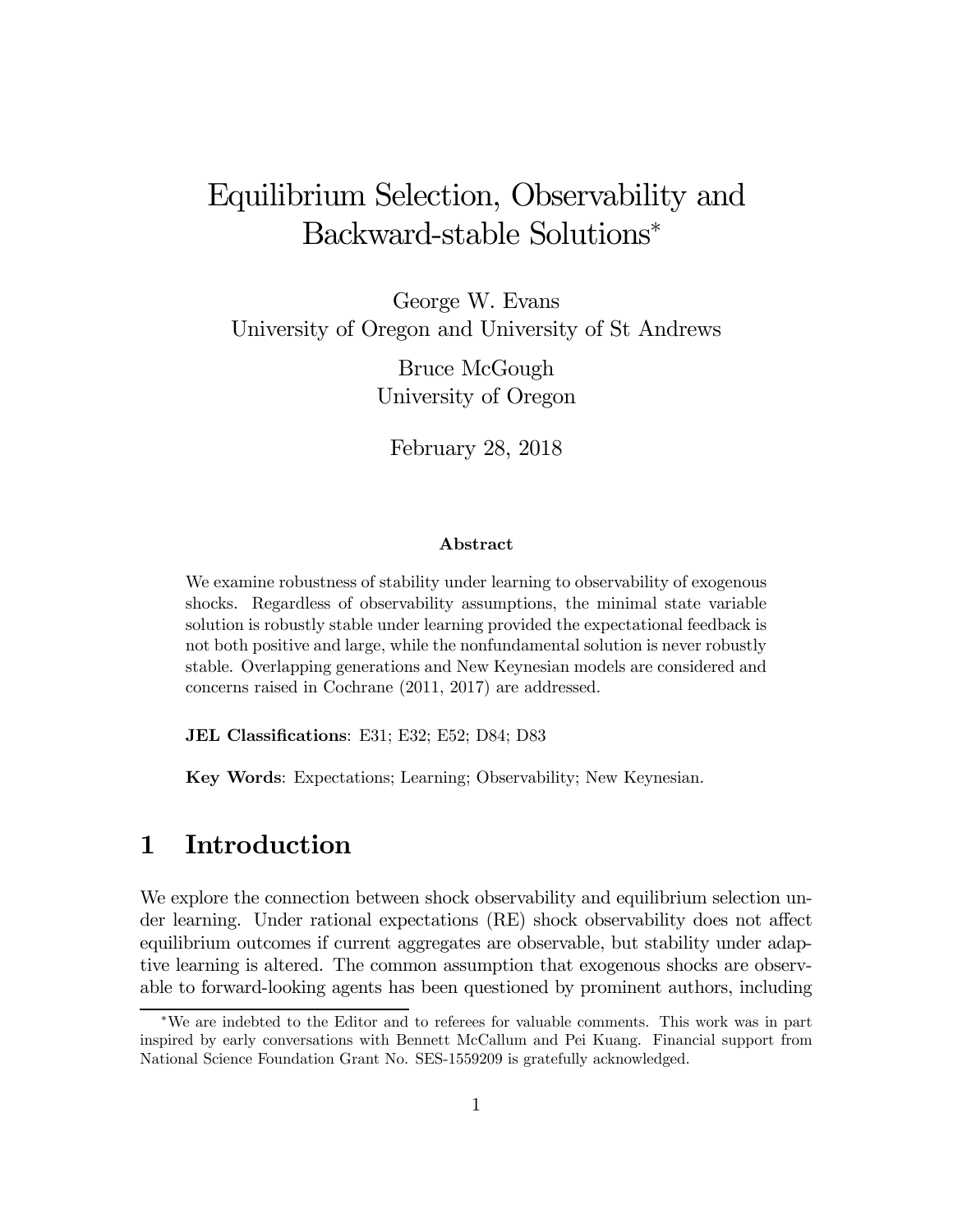Cochrane (2009) and Levine et al. (2012). We examine the implications for equilibrium selection of taking the shocks as unobservable.

It is useful first to recall some standard terminology. An equilibrium, viewed here as a stochastic process, is called "explosive" if it is unbounded (almost surely) as time goes to infinity; otherwise it is called "non-explosive." In Section 2 we also refer to non-explosive solutions as "forward-stable" and we define "backward-stable" in an analogous fashion. A linear model is said to be "determinate" if it has a unique non-explosive equilibrium; it is called "indeterminate" if it has multiple non-explosive equilibria; and it is called "explosive" otherwise.

With this terminology our results are easily summarized. Using a simple model, we establish that determinacy implies the existence of a unique rational expectations equilibrium that is robustly stable under learning. Our results also cover the indeterminate case. We then examine the concerns raised in Cochrane (2009, 2011, 2017) about the New Keynesian model. These concerns arise in large part by his adoption of RE as a modeling primitive. We view RE as more naturally arising as an emergent outcome of an adaptive learning process, and we find that by modeling agents as adaptive learners Cochrane's concerns vanish.

To elaborate more fully, the presence of multiple equilibria in rational expectations models has resulted in frequent debates on selection criteria. In the determinate case it is common practice to pick the unique non-explosive RE solution. This choice has theoretical support when the explosive paths can be shown not to be legitimate equilibrium paths based on transversality conditions or on no-Ponzi-game or other constraints. However, there are cases in which explosive RE paths meet all the relevant equilibrium conditions. Furthermore, there are many models that are indeterminate, i.e. have multiple non-explosive RE solutions.

Adaptive learning provides a natural equilibrium selection device. Under adaptive learning agents are assumed to form expectations using forecasting models, which they update over time in response to observed data. There is a well-developed theory that allows the researcher to assess whether agents, using least-squares updating of the coefficients of their forecasting model, will come to behave in a manner that is asymptotically consistent with RE, i.e. whether the rational expectations equilibrium (REE) is stable under learning: see Marcet and Sargent (1989) and Evans and Honkapohja  $(2001)^{1}$ . For the cases of equilibrium multiplicity studied in this paper we adopt stability under adaptive learning as our selection criterion.

Both RE and the adaptive learning approach require precise specification of the information structure. A common assumption is that agents are able to condition time  $t$  forecasts on  $t$ -dated exogenous shocks. While in some environments this assumption may be quite natural, in others, e.g. for aggregate productivity or taste

<sup>&</sup>lt;sup>1</sup>Using the standard linear three-equation reduced-form set-up, stability under adaptive learning in New Keynesian models was first studied by Bullard and Mitra (2002).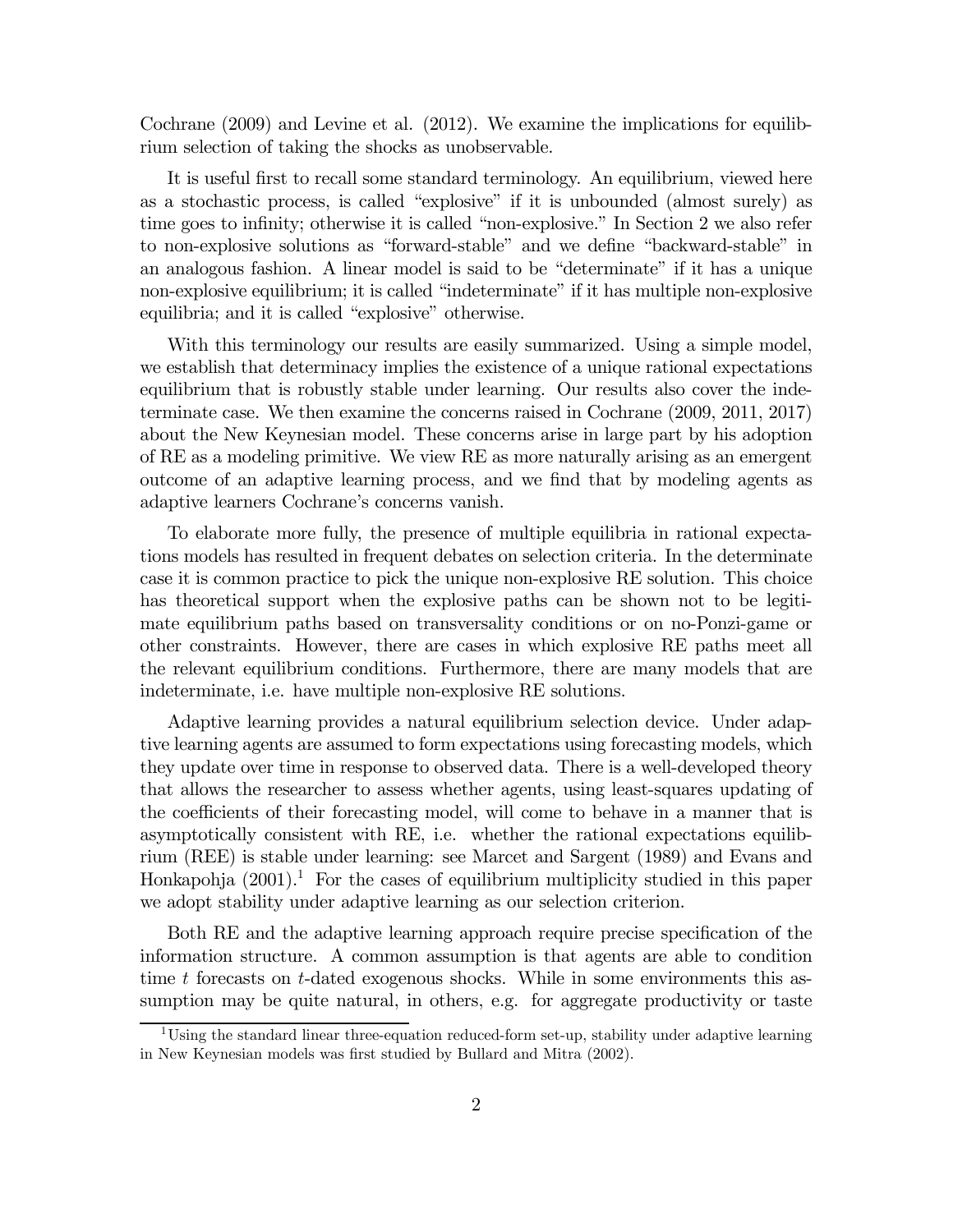shocks, it may be difficult to defend. These issues have been raised recently in policyrelated literature: Cochrane (2009, 2011) has argued that the New Keynesian model's exogenous shocks, specifically the monetary policy shocks, are most naturally taken as unobservable. RE models that exclude from information sets certain contemporaneous variables have been prominent: Lucas (1973) did precisely this in his famous islands model, and Mankiw and Reis (2002) have exploited the same idea in their sticky information DSGE environment. A central part of this paper is to explore the connection between observability and equilibrium selection.

In Section 2 we develop a general theory within the context of a simple forwardlooking model with an exogenous shock. We identify two REE of interest: the fundamental, or "minimal state variable" (MSV) solution, which is always non-explosive; and a "non-fundamental" (NF) solution, which may or may not be non-explosive. We then turn to stability under learning. In a model with observable shocks, McCallum (2009a) showed that determinacy implies that only the MSV solution is stable under learning. However, Cochrane (2009, 2011) argued that McCallum's stability results hinged on observability of these shocks. We study stability under learning of the two solutions, taking into account the possibility of unobserved exogenous shocks. The central result of our paper is that, regardless of the observability assumption, the MSV solution is robustly stable under learning, provided only that the positive feedback from expectations is not too large. In contrast the NF solution is never robustly stable under learning.

While our analysis is done in a general framework, the motivation for this study is the collective issues raised by Cochrane (2009, 2011, 2017) in connection with the NK model. To address these issues, Section 3 studies three applications. The first is the flexible-price NK model employed by McCallum (2009a) and Cochrane (2009) in their interchange.<sup>2</sup> We find that provided the interest-rate rule satisfies the Taylor principle the MSV solution is both the unique non-explosive solution and the unique robustly stable REE under learning, regardless of shock observability. In particular, in the NK model adaptive learning selects the REE solution typically adopted by practitioners. The second application is a discrete-time version of the sticky-price NK model used by Cochrane (2017) to study the backward-stable solution under an interest-rate peg. We demonstrate that this solution is precisely the MSV solution and that it is not stable under learning. The last application is an overlapping generations model with production and money. This model can be either determinate (in which case the MSV solution is the unique non-explosive solution) or indeterminate (in which case the NF solution is also non-explosive). We show that in either case the MSV solution is robustly stable under learning and the NF solution is not.

<sup>&</sup>lt;sup>2</sup>McCallum (2012) provides detailed comments on this interchange and discusses further the issue of equilibrium selection.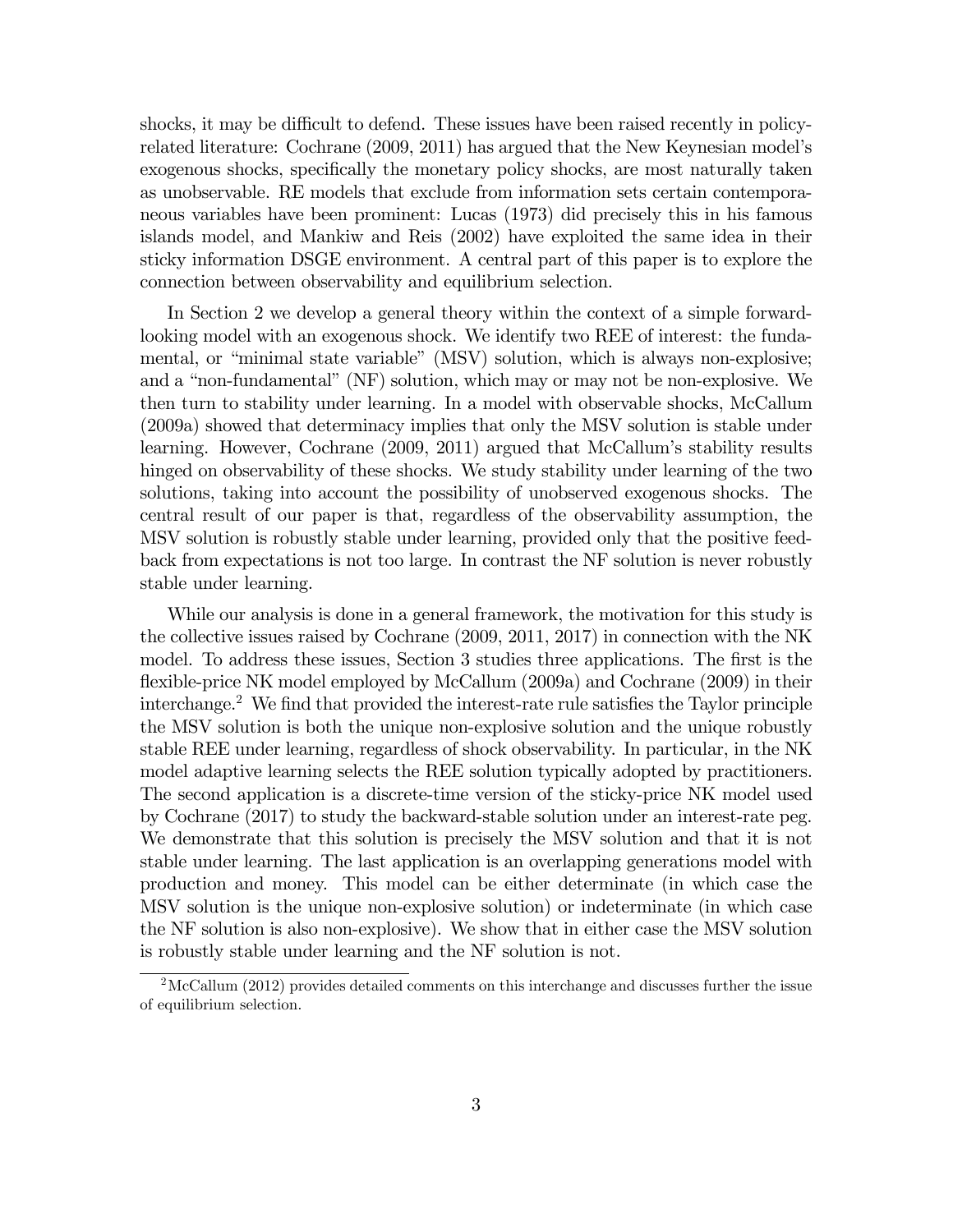### 2 Model and Results

Our key results can be presented most effectively in a linear univariate framework. The model is given by

$$
y_t = \beta E_t y_{t+1} + v_t
$$
 and  $v_t = \rho v_{t-1} + \varepsilon_t$ , where  $0 < \rho < 1$ . (1)

Here  $v_t$  captures a positively autocorrelated stationary exogenous process, with  $\varepsilon_t$  zero mean, *iid* and having bounded support. The parameter  $\beta$  measures the expectational feedback in the model. We exclude the non-generic cases in which  $|\beta| = 1$  or  $\beta \rho = 1$ . The expectational feedback parameter  $\beta$  plays an important role in the assessment of equilibrium multiplicity. For convenience we do not include an intercept in (1); thus  $y$  should be interpreted as in deviation from mean form.<sup>3</sup> We assume throughout that  $y_t$  is in the information set at time t. Under adaptive learning it can matter whether or not  $v_t$  is assumed to be observable by agents at time t; under RE, even if  $v_t$  is assumed unobservable, agents can deduce at time  $t$  its value.

An REE is a stochastic process  $y_t$  that satisfies (1). As noted in the introduction a standard selection criterion is that an equilibrium be non-explosive, i.e. "forward stable" in the sense that it remains bounded as  $t \to \infty$ . Also, we noted there that when the model is determinate there is a unique forward-stable solution, and when the model is indeterminate there are many such solutions. We examine both determinate and indeterminate specifications of our models.

In our investigations, we consider two types of equilibria that are of central focus in the literature: the minimal state variable solution and a non-fundamental or "bubble" solution. These solutions are given by

$$
\text{MSV:} \qquad y_t = (1 - \beta \rho)^{-1} v_t \tag{2}
$$

NF: 
$$
y_t = \beta^{-1} y_{t-1} - \frac{1}{\beta \rho} v_t.
$$
 (3)

Economists frequently adopt the MSV solution as the equilibrium of interest, in part because it is generically forward stable, and in particular is the unique forward-stable solution when the model is determinate, i.e. when  $|\beta| < 1$ . When the model is indeterminate, i.e.  $|\beta| > 1$ , the NF solution is also forward stable.<sup>4</sup>

We use adaptive learning to select between these equilibria. The representative agent is assumed to use a forecasting model, usually referred to as a perceived law of motion, or PLM, to form expectations. The PLM depends on parameters that are estimated and updated over time as new data become available. An REE is stable

<sup>&</sup>lt;sup>3</sup>The omission of an intercept is without loss of generality because we include a constant in the agent's forecasting model to ensure robustness in learning the steady state.

<sup>&</sup>lt;sup>4</sup>While there are many non-fundamental solutions, (3) is uniquely identified as having a finite AR-representation.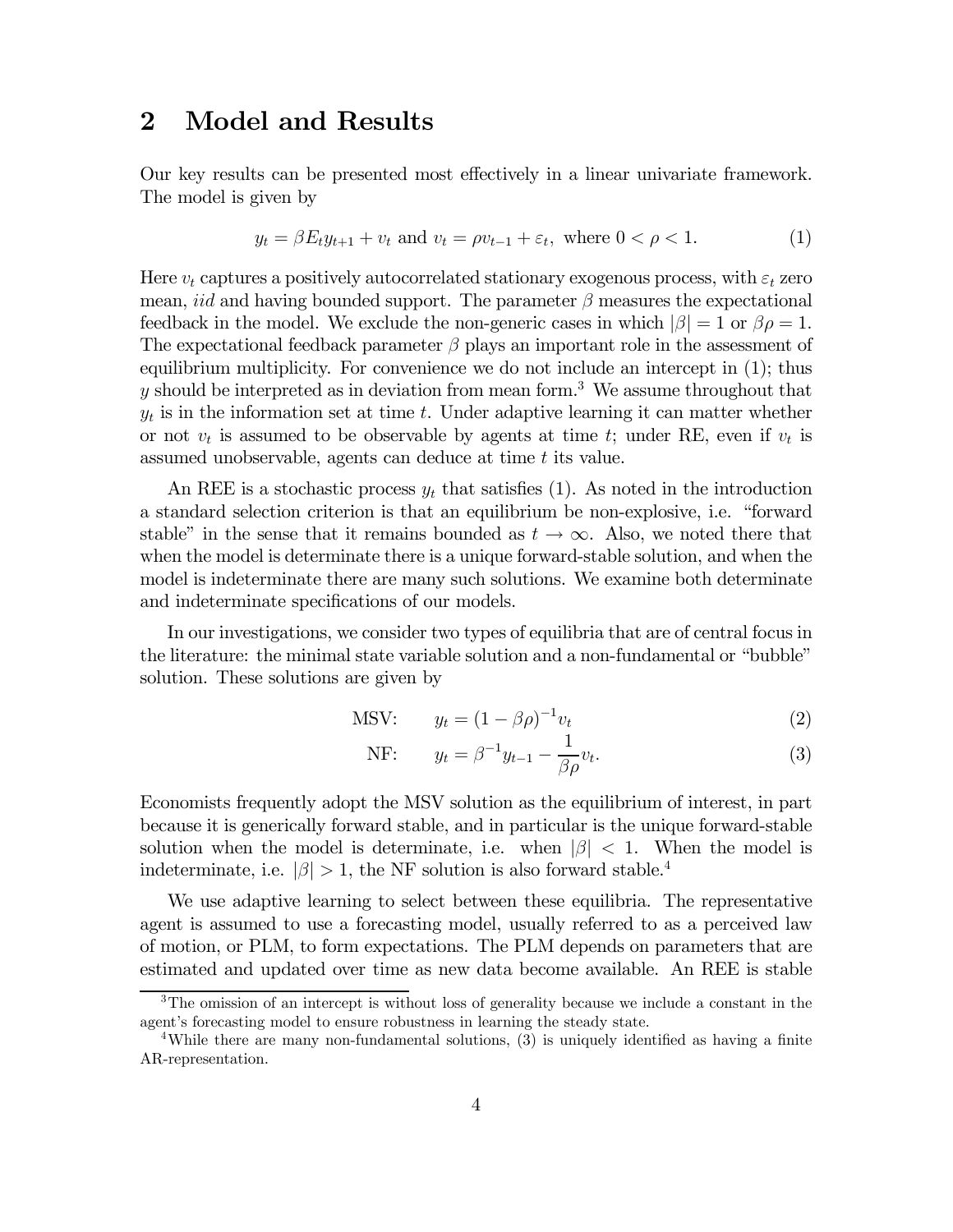under learning if the parameter estimates converge to values that deliver RE forecasts. As we will see the analysis of stability depends on whether  $v_t$  is observable.

#### 2.1 Observable shocks

In this section we assume that  $v_t$  is observable to learning agents. To assess stability of the MSV and NF solutions, we employ the E-stability principle. In each case we provide agents with a PLM consistent the solution under consideration:

MSV PLM:  $y_t = a + bv_t$ , or NF PLM:  $y_t = a + \phi y_{t-1} + bv_t$ .

Let  $\theta$  denote the PLM parameters, i.e.  $\theta = (a, b)$  or  $\theta = (a, \phi, b)$ . The data generating process implied by the PLM specifies a map  $T(\theta)$  taking PLM parameters to their actual law of motion (ALM) counterparts. A fixed point  $\theta^*$  of this T-map corresponds to an REE. If the differential equation  $\dot{\theta} = T(\theta) - \dot{\theta}$  is Lyapunov stable at  $\theta^*$  the REE is said to be E-stable. The E-stability principle states that E-stable REE are stable under least-squares and closely related updating rules.

The REE parameters for the MSV and NF solutions are  $\theta^* = (0, (1 - \beta \rho)^{-1})$ and  $\theta^* = (0, \beta^{-1}, -(\beta \rho)^{-1})$ , respectively. Because we have assumed y is in deviation from mean form, learning  $a = 0$  corresponds to agents correctly learning the steady state. The MSV PLM implies that  $\hat{E}_t y_{t+1} = a + b \rho v_t$ , where  $\hat{E}_t y_{t+1}$  denotes the conditional expectation of learning agents based on  $a$  and  $b$ . The corresponding T-map is  $T (a, b) = (\beta a, 1 + \beta \rho b)$ , and it is easily verified that  $\theta^* = (0, (1 - \beta \rho)^{-1})$ is E-stable and hence stable under least-squares learning if  $\beta$  < 1. The NF solution PLM parameters  $(a, \phi, b) = (0, \beta^{-1}, -(\beta \rho)^{-1})$  correspond to an REE. However, observability of  $y_t$  and the fact that  $\hat{E}_t y_{t+1} = a + \phi y_t + b \rho v_t$  imply the T-map  $T(a, \phi, b) = (1 - \beta \phi)^{-1} (\beta a, 0, 1 + \beta \rho b)$  for  $\phi \neq \beta^{-1}$ . It follows that the NF solution corresponds to a singularity in the T-map at  $\phi = \beta^{-1}$ . As is well known,<sup>5</sup> this singularity implies the NF solution cannot be E-stable: for  $(a, b)$  near  $(0, -(\beta \rho)^{-1})$  and  $\phi < \beta^{-1}$  close to  $\beta^{-1}$ , the belief parameter  $\phi$  converges to zero and if  $\beta < 1$  then  $\theta = (a, \phi, b)$  converges to the MSV solution under  $\dot{\theta} = T(\theta) - \theta$ . The following Theorem, known to the literature, summarizes these results:

**Theorem 1** If the exogenous shocks are observable in the model  $(1)$  then  $(i)$  the MSV solution is stable under learning when  $\beta < 1$  and not stable under learning if  $\beta > 1$ , and (ii) the NF solution is not stable under learning.

In fact, the MSV solution is robustly E-stable in the sense that it is locally stable even when the PLM is overparameterized by including any finite number of lags of

<sup>&</sup>lt;sup>5</sup>See Evans (1989), Evans and McGough (2005a) and McCallum (2009a).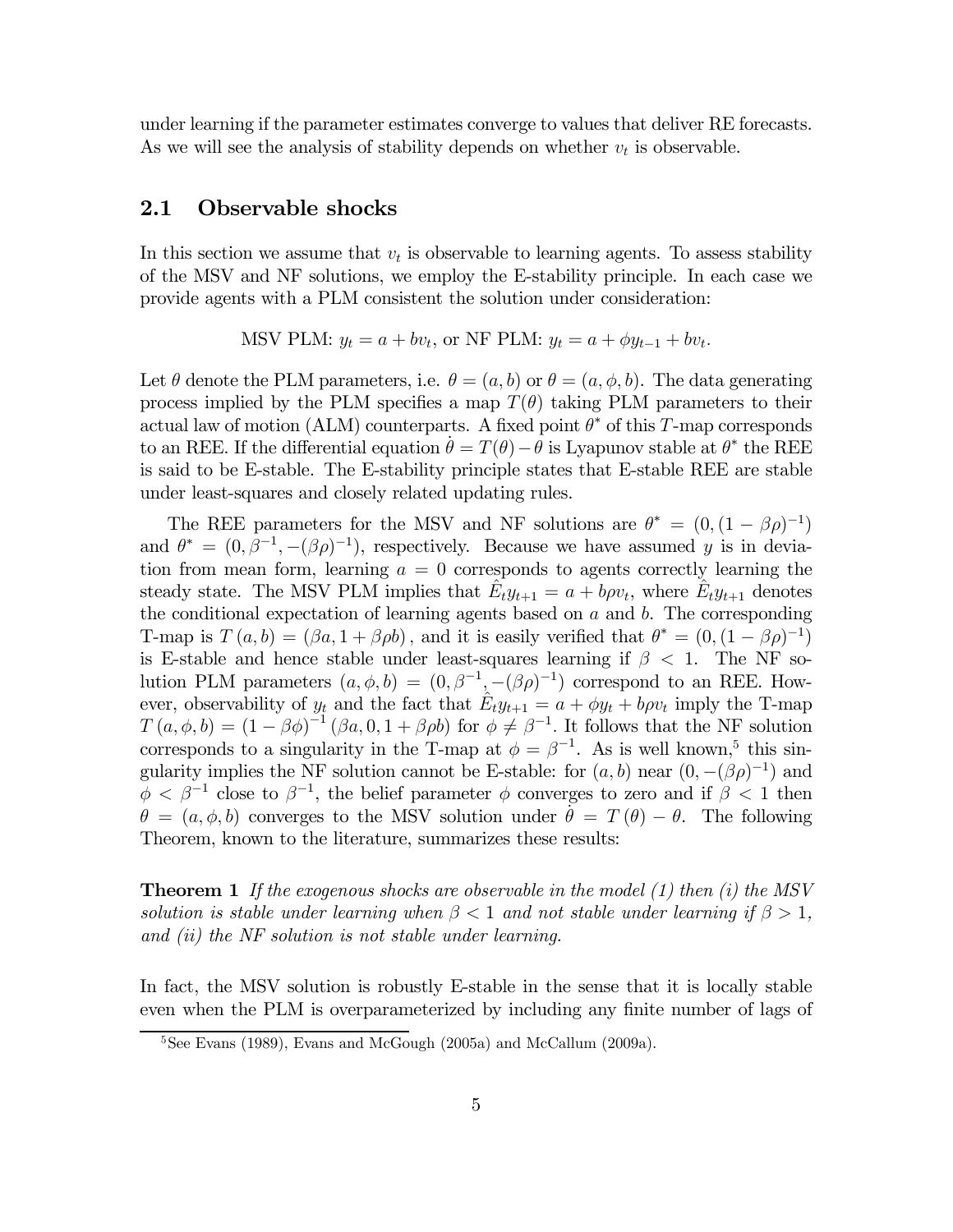$y_t$ .<sup>6</sup>

For an application in Section 3 it will be useful to generalize this theorem to the multivariate case. Specifically we consider model

$$
y_t = \beta E_t y_{t+1} + \gamma u_t \text{ and } u_t = \Gamma u_{t-1} + \eta_t,
$$
\n
$$
\tag{4}
$$

with  $y \in \mathbb{R}^n$  and  $u \in \mathbb{R}^k$ . Here  $\eta_t$  is zero mean, *iid* and having bounded support. We assume that the roots of  $\Gamma$  are in  $(0, 1)$  and that  $\beta$  is invertible. The corresponding MSV solution is

$$
y_t = \psi u_t
$$
, where vec  $(\psi) = (I - \Gamma' \otimes \beta)^{-1}$  vec  $(\gamma)$ ,

and the NF solution is

$$
y_t = \beta^{-1} y_{t-1} - \beta^{-1} \gamma \Gamma^{-1} u_t.
$$

We have the following theorem:

**Theorem 1'** If the exogenous shocks are observable in the model  $(4)$  then  $(i)$  then MSV solution is stable under learning when the real parts of the eigenvalues of  $\beta$ are less than one, and not stable under learning if any eigenvalue of  $\beta$  has real part greater than one. (ii) The NF solution is not stable under learning.

The proof is in the Appendix.

Some observations are warranted. First, since the model is purely forward-looking, invertibility of  $\beta$  is not restrictive in the sense that by a change of variables the model can be reduced to a lower-dimensional system with an associated invertible matrix. Second, in this multivariate case there are nonfundamental solutions in which the coefficient on  $y_{t-1}$  is not  $\beta^{-1}$ . These solutions are also unstable under learning but establishing this result requires additional analysis. Finally, while the instability of the analog to NF solutions continues to hold in univariate models with predetermined variables, in a multivariate setting these solutions may be stable under learning for certain parameterizations: see Evans and McGough (2005b) and McGough, B., Meng, Q. and Xue, J. (2013).

#### 2.2 Unobservable shocks

We now assume that  $v_t$  is not observable to learning agents. To determine the appropriate PLMs we rewrite the MSV and NF solutions in terms of lags of  $y_t$ :

$$
\text{MSV:} \qquad y_t = \rho y_{t-1} + (1 - \beta \rho)^{-1} \varepsilon_t \tag{5}
$$

NF: 
$$
y_t = (\beta^{-1} + \rho) y_{t-1} - \beta^{-1} \rho y_{t-2} - \frac{1}{\beta \rho} \varepsilon_t.
$$
 (6)

<sup>&</sup>lt;sup>6</sup>If the model is indeterminate there are many forward-stable "sunspot" solutions. If  $\beta > 1$  these solutions are not stable under learning; if  $\beta < -1$  then there exist PLMs that impart stability under learning to these solutions. See, for example, Evans and McGough (2011).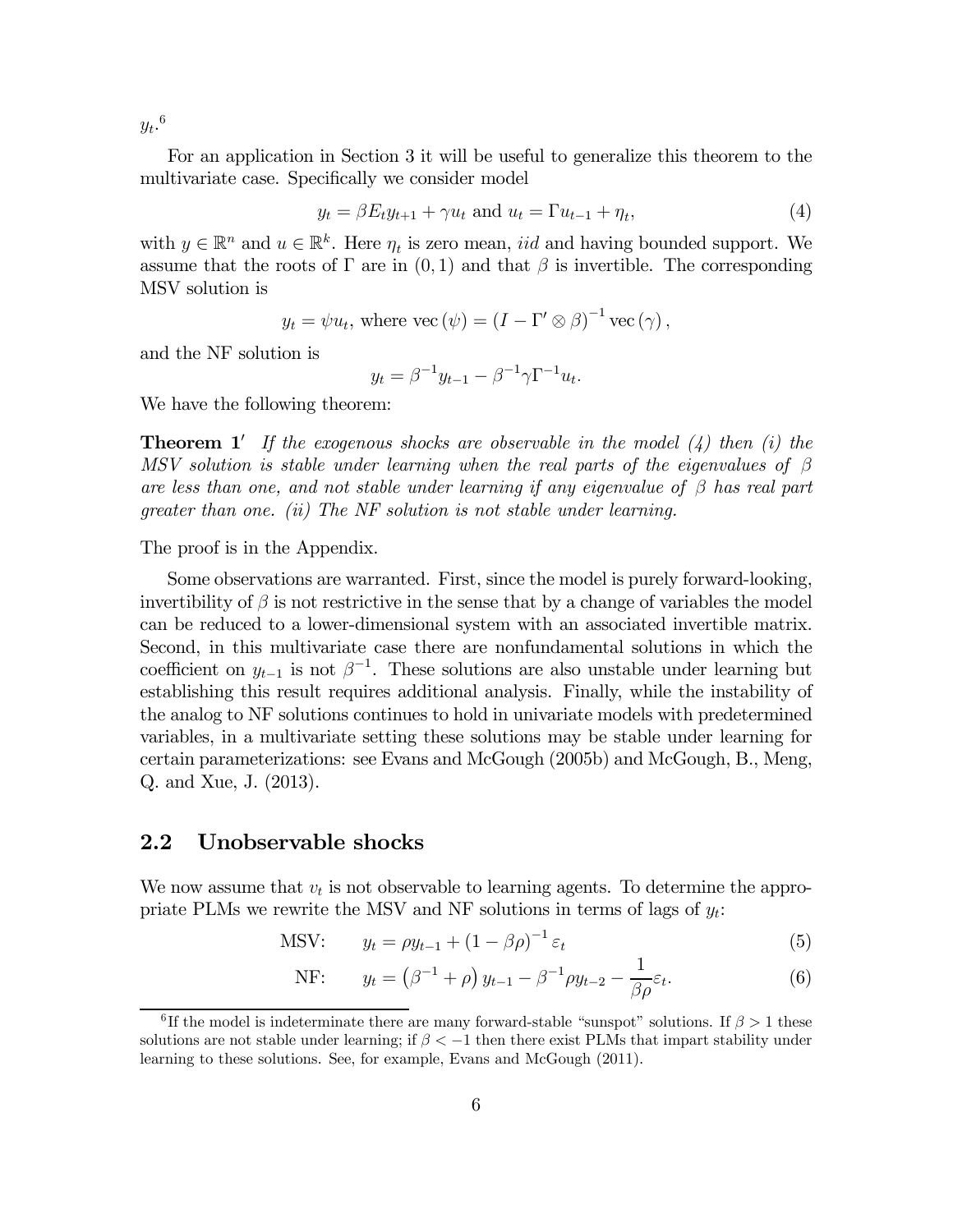We consider PLMs allowing for a finite number of lags of  $y$ .

$$
y_t = a + \sum_{n=1}^{N} \phi_n y_{t-n} + \xi_t,
$$
\n(7)

where  $\xi_t$  represents the agents' perceived error term, assumed to be a zero mean *iid* stochastic process independent of lagged  $y$ . Notice that agents' beliefs are summarized by the vector  $\psi_N = (a, \phi)$ , where  $\phi = (\phi_1, \dots, \phi_N)$ .

Given their beliefs, agents form expectations as  $\hat{E}_t y_{t+1} = a + \sum_{n=1}^{N} \phi_n y_{t+1-n}$ . Again, agents are assumed to use  $y_t$  to forecast  $y_{t+1}$ . Joining these forecasts to the model (1) leads to the ALM as before. Using  $v_t = \rho v_{t-1} + \varepsilon_t$  and letting  $\gamma(\phi_1) =$  $(1 - \beta \phi_1)^{-1}$ , we have the ALM

$$
y_t = \gamma(\phi_1)\beta a(1-\rho) + \rho y_{t-1} + \gamma(\phi_1)\varepsilon_t, \text{ for } N = 1
$$
  
\n
$$
y_t = \gamma(\phi_1)\beta a(1-\rho) + (\rho + \gamma(\phi_1)\beta\phi_2)y_{t-1} - (\gamma(\phi_1)\beta\rho\phi_2)y_{t-2} + \gamma(\phi_1)\varepsilon_t, \text{ for } N = 2
$$
  
\n
$$
y_t = \gamma(\phi_1)\beta a(1-\rho) + (\rho + \gamma(\phi_1)\beta\phi_2)y_{t-1} + \gamma(\phi_1)\beta \sum_{n=2}^{N-1} (\phi_{n+1} - \rho\phi_n)y_{t-n}
$$
  
\n
$$
-(\gamma(\phi_1)\beta\rho\phi_N)y_{t-N} + \gamma(\phi_1)\varepsilon_t, \text{ for } N \ge 3.
$$

The functional forms of the forecasting model and the data generating process exhibit the same linear dependency. This allows us to identify the  $T$ -map as usual, which we label as  $T_N$  to track the number of lags of  $y$  in the PLM. The corresponding E-stability differential equation is

$$
\dot{\psi}_N = T_N \left( \psi_N \right) - \psi_N. \tag{8}
$$

Set  $\psi^{MSV} = (0, \rho)$  and  $\psi^{NF} = (0, \beta^{-1} + \rho, -\beta^{-1}\rho)$ , corresponding to equations (5) and (6). Define

$$
\psi_N^{MSV} = (\psi^{MSV}, \underbrace{0, \dots, 0}_{N-1 \text{ terms}}) \text{ for } N \ge 1, \text{ and } \psi_N^{NF} = (\psi^{NF}, \underbrace{0, \dots, 0}_{N-2 \text{ terms}}) \text{ for } N \ge 2.
$$

Note that  $\psi_1^{MSV} = \psi^{MSV}$  and  $\psi_2^{NF} = \psi^{NF}$ . The following result characterizes the fixed points of  $T_N$ .

**Lemma 1** The unique fixed point of  $T_1$  is  $\psi^{MSV}$ . For  $N \geq 2$  the fixed points of  $T_N$ are given by  $\psi_N^{MSV}$  and  $\psi_N^{NF}$ .

The proof of this and all results are in the Appendix. This Lemma shows that there are precisely two equilibrium processes  $y_t$  consistent with forecasting models of the form (7), and that they correspond to the MSV and NF solutions.

It is not a priori obvious how many lags agents should include in their forecasting model. To account for this we adopt the following definition of robust stability: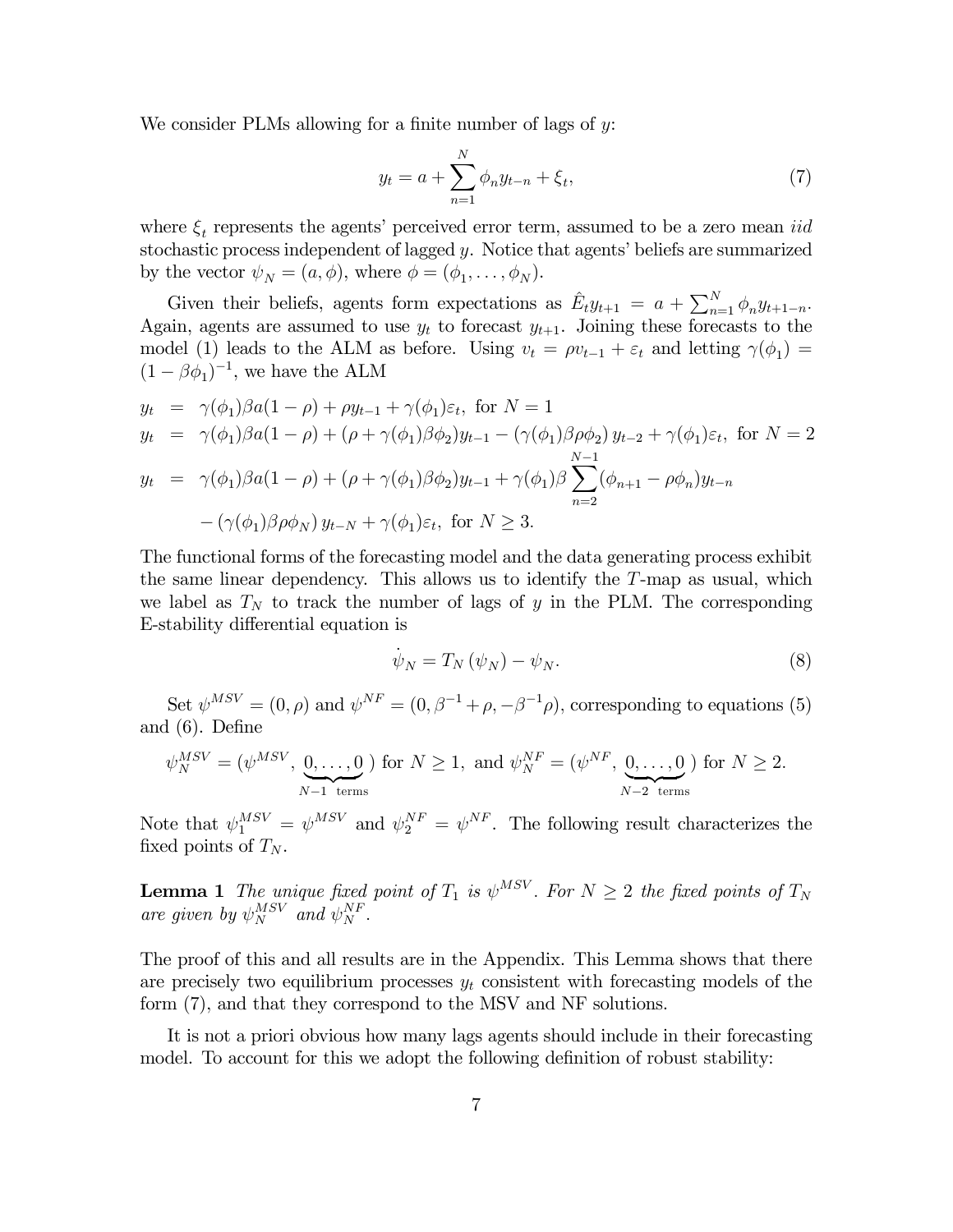**Definition 1** The MSV solution is robustly stable under learning provided  $\psi_N^{MSV}$  is a Lyapunov-stable rest point of (8) for all  $N \geq 1$ . The NF solution is robustly stable under learning provided  $\psi_N^{NF}$  is a Lyapunov-stable rest point of (8) for all  $N \geq 2$ .

A robustly stable REE continues to be stable under learning when the PLM includes more lags of  $y$  than the minimum needed. We have

**Theorem 2** If the exogenous shocks are not observable in the model  $(1)$  then  $(i)$  the MSV solution is robustly stable under learning when  $\beta < 1$  and not robustly stable under learning if  $\beta > 1$ , and (ii) the NF solution is not robustly stable under learning.

This shows how the stability results in the observable case extend to the unobservable case.7 Further, we note that the instability result for the NF solution is even stronger than stated in the theorem: the NF solution fails to be E-stable for each  $N \geq 3$ .

We remark that when  $\beta < 1$  the MSV solution is robustly stable under learning regardless of whether the model is determinate or indeterminate. Conversely, when  $\beta > 1$  the MSV (backward-stable) solution is not robustly stable under learning – we return to this case in an example below. The NF solution is explosive when  $|\beta| < 1$ and non-explosive when  $|\beta| > 1$ ; however, in both cases the NF solution fails to be robustly stable under learning.

#### 2.3 Discussion: the backward-stable solution

As suggested above, when the model is determinate, forward stability is often adopted as a equilibrium selection criterion. This adoption reflects that forward-stable equilibria typically satisfy certain agent-level optimality conditions and other feasibility constraints. On the other hand, as pointed out by a number of authors, including Cochrane (2009), equilibria that are not bounded as  $t \to \infty$  need not necessarily violate these conditions and constraints, particularly if the unbounded variables are nominal. Nonetheless requiring forward stability remains a widely adopted selection criterion, and indeed Cochrane (2017) extends this notion to apply in the indeterminate case by including the requirement that a solution also be "backwards stable," i.e. that the equilibrium remains bounded as  $t \to -\infty$ .

Here we construct the backward-stable solution in a simple indeterminate model, and we start with the nonstochastic version:  $y_t = \beta E_t y_{t+1}$  with  $|\beta| > 1$ . The collection of perfect foresight solutions takes the form  $y_t = C\beta^{-t}$ , for any  $C \in \mathbb{R}$ . Observe that

 $7\text{The proof of Theorem 2 is somewhat technical, requiring center-manifold reduction and bifur$ cations analysis, which makes extensions non-trivial; however, we anticipate that this result holds in the multivariate case. When predetermined variables are introduced, a new equilibrium concept is required, which further complicates matters.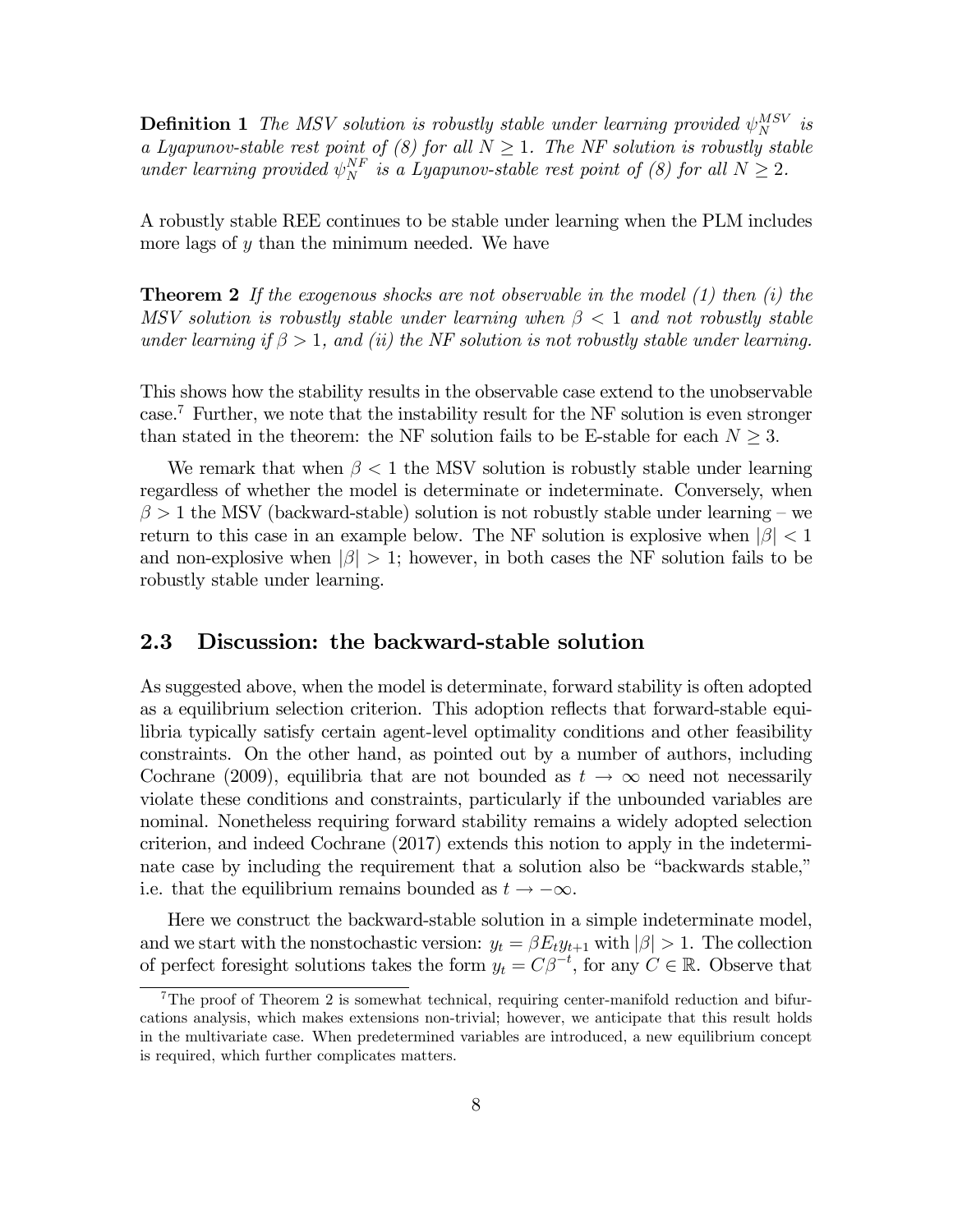if  $C \neq 0$  then  $|y_t| \to \infty$  as  $t \to -\infty$ . In this sense a backward-stable solution requires  $C = 0$ . This REE corresponds to the MSV solution  $y_t = 0$ .

The concept can easily accommodate the stochastic version of our model (1). Continuing to set  $C = 0$ , backward iteration provides that

$$
y_t = -\sum_{s \ge 1} \beta^{-s} v_{t-s} + \sum_{s \ge 0} \beta^{-s} \xi_{t-s},\tag{9}
$$

where  $\xi_t$  is an arbitrary martingale difference sequence (mds) capturing rational forecast errors. If the process  $\xi_t$  is *iid* then  $y_t$ , as defined by equation (9) is stationary, and thus in a natural sense is both backward and forward stable. Letting  $\xi_t = (1 - \beta \rho)^{-1} \varepsilon_t$ , the solution (9) reduces to  $y_t = (1 - \beta \rho)^{-1} v_t$ , i.e. to the MSV solution (2). Because the MSV solution is the "minimal" backward-stable solution, and in particular does not depend on extraneous exogenous variables, it can be viewed as the natural extension of the backward-stable solution to the stochastic case.

### 3 Applications

We consider three applications: a flexible-price version of the benchmark New Keynesian model; the standard New Keynesian model; and a simple overlapping generations model.

#### 3.1 A flexible-price endowment economy

We first consider the flexible-price environment in which Cochrane and McCallum pursued their debate on whether the NK model uniquely identifies an equilibrium. The general environment is an endowment economy with competitive markets for money, goods, and one-period risk-free claims, flexible prices and infinitely-lived agents. The representative household aims to maximize discounted expected utility with discount factor  $0 < \delta < 1$ . Expectations are formed against subjective beliefs, and the utility is given by  $u(c_t, m_{t-1}) = (1 - \sigma)^{-1} (c_t^{1-\sigma} - 1) + \log (m_{t-1} \pi_t^{-1})$ , with  $\sigma > 0$ . Here c is consumption,  $\pi_t = p_t / p_{t-1}$  is the inflation factor, and  $m_{t-1} = M_{t-1}/p_{t-1}$ , where  $M_{t-1}$  is nominal money holdings at the end of time  $t-1$ . The budget constraint is  $c_t + m_t + b_t = m_{t-1}\pi_t^{-1} + R_{t-1}\pi_t^{-1}b_{t-1} + \mathcal{E}_t + \mathcal{T}_t p_t^{-1}$ , where  $\mathcal{E}_t$  is the household's time t real endowment of the perishable consumption good,  $R_{t-1}$  is the nominal interest rate factor,  $b_t$  is the household's real bond holdings in t, and  $\mathcal{T}_t$  is nominal monetary injections (which may be positive or negative). For simplicity we assume  $\mathcal{E}_t = 1$ . The household's first-order conditions are  $c_t^{-\sigma} = \delta R_t \hat{E}_t \left( \pi_{t+1}^{-1} c_{t+1}^{-\sigma} \right)$  and  $m_t = \delta (R_t - 1)^{-1} R_t c_t^{\sigma}$ . Finally, we assume households cannot run Ponzi schemes.

There is no public spending and the government does not issue debt; it only prints money and provides nominal injections (transfers). It follows that  $b_t = 0$ . The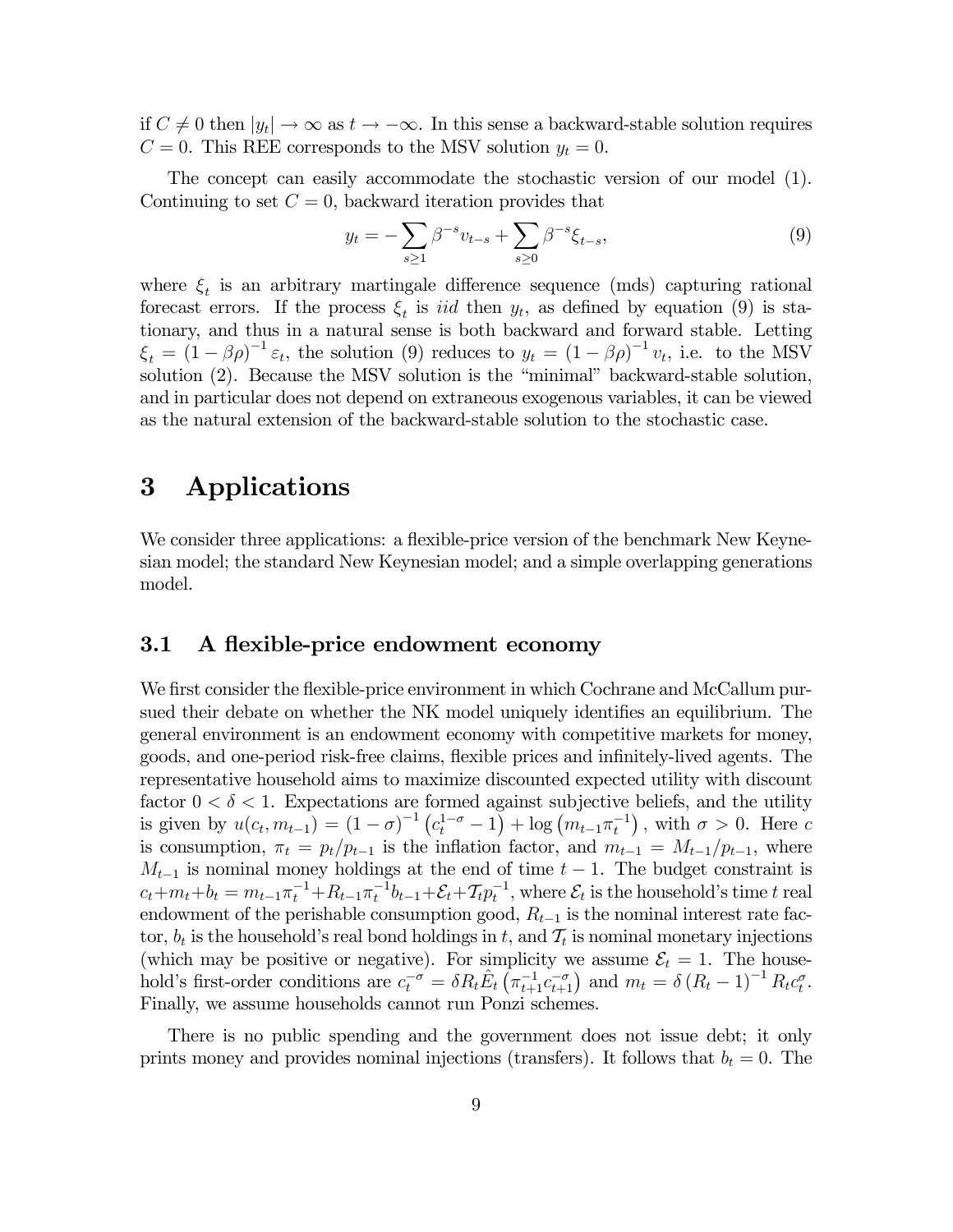government's real flow constraint is given by  $m_t^s = m_{t-1}^s / \pi_t + \mathcal{T}_t / p_t$ , which in nominal terms is simply  $M_t^s - M_{t-1}^s = T_t$ . Through transfers, the government can choose the nominal money supply  $M_t^s$  so that the nominal interest rate satisfies a Taylor rule  $R_t = 1 + \varphi_t f(\pi_t)$ , where  $f(\pi) = (R^* - 1) (\pi/\pi^*)^{\alpha_{\pi} R^* / (R^* - 1)}$ . Here  $\varphi_t$  captures a serially correlated policy shock, and is taken to be a stationary AR(1) process in logs, with unit mean. Finally, the inflation target  $\pi^*$  and the interest rate target  $R^*$  are assumed to satisfy  $\delta R^* = \pi^*$ . The model is closed by imposing market clearing.

There are alternative approaches to decision-making under adaptive learning. We adopt the Euler-equation learning approach for its simplicity and because it aligns with the one-step ahead framework, which was the focus of the debate between Mc-Callum and Cochrane. $8$  We assume agents have homogeneous expectations. It follows that all agents consume their endowment every period. Assuming that agents take this into account when forecasting future consumption, the Euler equation implies the temporary equilibrium<sup>9</sup> (TE) consumption and money demands

$$
c_{t} = \left(\delta R_{t}\hat{E}_{t}\left(\pi_{t+1}^{-1}\right)\right)^{-\frac{1}{\sigma}} \text{ and } M_{t} = p_{t}\left(\left(R_{t}-1\right)\hat{E}_{t}\left(\pi_{t+1}^{-1}\right)\right)^{-1}.
$$
 (10)

Given  $\varphi_t$ ,  $p_{t-1}$ , and  $M_{t-1}^s$ , temporary equilibrium values  $(p_t, \pi_t, R_t, c_t, M_t, M_t^s, \mathcal{T}_t)$  are determined by  $c_t = 1$ ,  $M_t = M_t^s$ ,  $M_t^s = T_t + M_{t-1}^s$ , the Taylor rule, and the identity  $\pi_t = p_t/p_{t-1}$ , where  $\hat{E}_t(\pi_{t+1}^{-1})$  is allowed to depend on current endogenous variables.

To see how the temporary equilibrium arises, it is helpful to consider a thought experiment in which we start in equilibrium and consider a reduction in expected inflation, or more precisely an increase in  $\hat{E}_t\left(\pi_{t+1}^{-1}\right)$ . For simplicity suppose that  $\hat{E}_t\left(\pi_{t+1}^{-1}\right)$  is predetermined, i.e. independent of current  $p_t$ . The increase in the expectations term  $\hat{E}_t\left(\pi_{t+1}^{-1}\right)$  acts to reduce both goods demand and money demand, and to raise the supply of saving. The fall in goods demand puts downward pressure on prices  $p_t$  (and  $\pi_t$ ), and the rise in the supply of savings corresponds to an increase in bond demand, which, because bonds are in zero net supply, puts downward pressure on interest rates.

In the temporary equilibrium the resulting fall in  $R_t$  increases consumption demand, eliminating the excess supply of goods. The extent to which  $p_t$  and  $\pi_t$  fall is determined by the Taylor rule, which is implemented by changes in  $M_t^s$  via transfer payments.10 To summarize, an exogenous reduction in expected inflation leads to

<sup>8</sup>Other possible implementations of adaptive learning include the long-horizon approach of Preston (2005) and versions of the Adam and Marcet (2011) internal rationality approach. In both of these approaches agents fully solve their dynamic program given beliefs. Our implementation can be viewed as a bounded optimality approach, which is shown in Evans and McGough (2017) to be asymptotically optimal. See also Evans and Honkapohja (2006).

<sup>&</sup>lt;sup>9</sup>The temporary equilibrium concept was originally introduced by Hicks (1939).

 $10$ Real money balances increase in the temporary equilibrium. Nominal money supply increases provided  $\alpha_{\pi} > R^* - 1$ .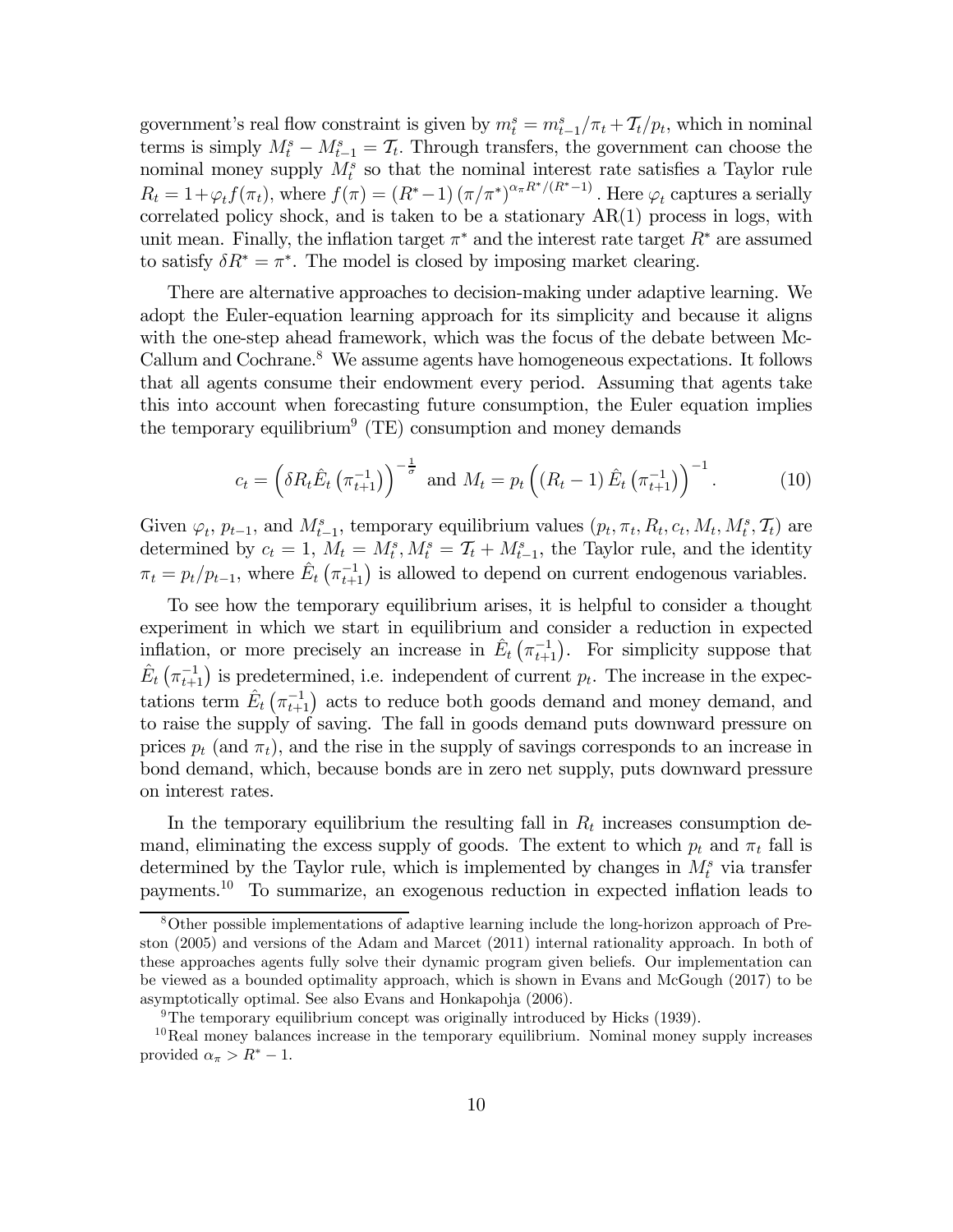lower inflation and interest rates in the temporary equilibrium. While our discussion presumed that  $\hat{E}_t(\pi_{t+1}^{-1})$  is predetermined, this is not necessary. If  $\hat{E}_t(\pi_{t+1}^{-1})$  depends on current  $\pi_t$  this introduces additional simultaneity into the temporary equilibrium system, but the central intuition is unchanged and equilibrium is still well-defined.

To complete this example and bring to bear the analysis of Section 2, we follow standard practice under RE and log-linearize the system around the non-stochastic steady state  $\bar{c} = 1$  and  $\delta R^* = \pi^*$ . Log-linearizing the consumption demand equation (10) and the Taylor rule yield  $c_t = -\sigma^{-1}\left(R_t - \hat{E}_t \pi_{t+1}\right)$  and  $R_t = \alpha_\pi \pi_t + \left(1 - \frac{\delta}{\pi^*}\right) \varphi_t$ where all variables are now written as proportional deviations from means. Because in equilibrium  $c_t = 0$ , these equations reduce to

$$
\pi_t = \frac{1}{\alpha_\pi} \hat{E}_t \pi_{t+1} + v_t,\tag{11}
$$

where  $v_t$  is the stationary AR(1) process given by  $v_t = -\alpha_\pi^{-1}(1 - \delta(\pi^*)^{-1})\varphi_t$ .

Within a linearized framework equation (11) captures the key temporary equilibrium relationship. As usual, under RE this model is determinate provided the Taylor principle  $\alpha_{\pi} > 1$  is satisfied; however, as Cochrane has emphasized, there remain multiple legitimate RE solutions. We use our results to select among the equilibria and thereby connect to the interchange between Cochrane and McCallum. Specifically, McCallum (2007) showed that determinacy implies E-stability of the MSV solution, and McCallum (2009a) established that the NF solution is not E-stable. Cochrane (2011) argues McCallum's results hinge on the observability of exogenous shocks, and that if they are taken as unobserved then the NF solution can be E-stable even when the model is determinate. Theorem 2 dispels this notion, and extends McCallum's result to unobservable shocks. We conclude that stability under adaptive learning does operate as a selection criterion in this model, and that it singles out the MSV solution, i.e. the usual RE solution adopted by proponents of the NK model.

Cochrane (2009, 2011) raises a number of additional concerns about the NK model in the determinate case that can be addressed using the agent-level development above. First, Cochrane has suggested that there is no mechanism in the NK model that pins down prices. Specifically Cochrane (2011, p. 580) writes: "There is no corresponding mechanism to push inflation to the new-Keynesian value [given by the MSV solution]... [S]upply equals demand and consumer optimization hold for any of the alternative paths ... ". He bases this position in part on his assertion (p. 582) that "[t]he equations of the [NK] model do not specify a causal ordering. They are just equilibrium conditions."

Within the perfect-foresight environment, his argument has merit. However, the absence of causality noted by Cochrane results from adopting RE as a primitive rather than viewing it as an emergent outcome of an agent-level learning process.11 Under

 $11$  Interpreting REE as an emergent outcome is in line with the evolutionary view discussed in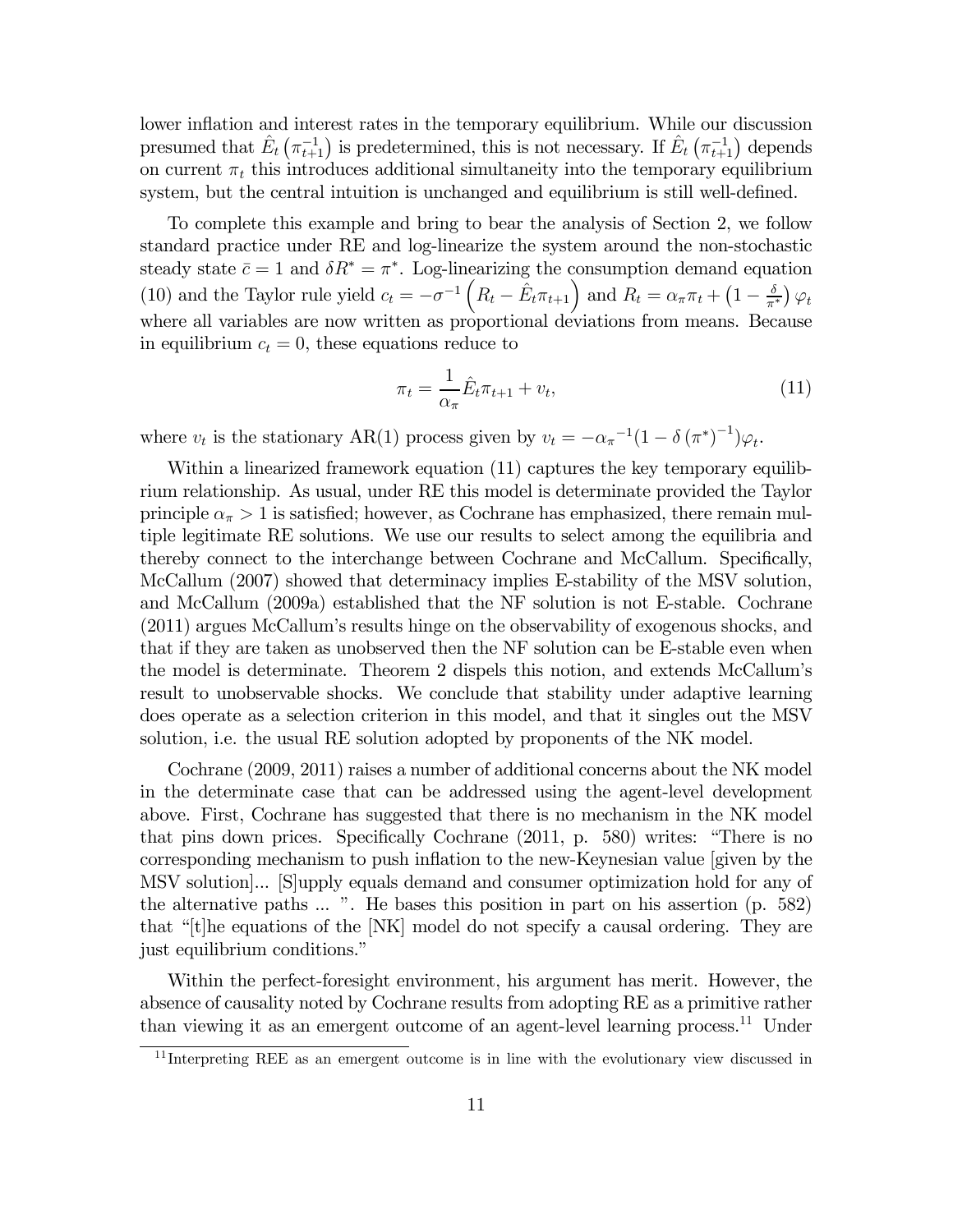adaptive learning the causal ordering is as follows. At each point in time agents form expectations of key economic variables based on an estimated forecasting model and on observed data; they then form supply and demand schedules based on these expectations and other agent-level variables like wealth. Market clearing gives the temporary equilibrium prices and quantities. In the next period agents revise the coefficients of their forecasting model, e.g. using least-squares updating, and the process continues. This fully specifies a recursive system that defines an equilibrium path under learning. In particular, under adaptive learning, a forecasting model is precisely specified, and given this forecasting model a unique equilibrium path is pinned down. In this way, the adaptive learning approach can resolve the multiplicity problem inherent in the RE version of the model.

Cochrane also suggests that adopting the MSV solution in the NK paradigm requires that the government be interpreted as threatening to "blow up" the economy if that solution is not selected. Cochrane (2011, Appendix B, p. 3) asks: "Is inflation really determined at a given value because for any other value the Fed threatens to take us to a valid but "unlearnable" equilibrium?" The answer is no: inflation is determined in temporary equilibrium, based on expectations that are revised over time in response to observed data. Threats by the Fed are neither made nor needed.

A final issue raised by Cochrane (2009, p. 1111 and 2011, Appendix B, p. 2) concerns econometric identification. Specifically, he correctly points out that in the MSV solution the Taylor-rule parameter  $\alpha_{\pi}$  is not econometrically identified. He suggests this undermines the adaptive learning approach. However, as also pointed out in McCallum (2012), this misunderstands adaptive learning by private agents as requiring knowledge of the structural parameters. Under adaptive learning agents need to forecast in order to make decisions, but they do not need to know or estimate structural parameters in order to forecast. Instead they make forecasts the same way that time-series econometricians typically do: by estimating least-squares projections of the variables being forecasted on the relevant observables.

Furthermore, the identification issue raised by Cochrane is in any case largely mitigated in models with learning, as shown in Chevillon, Massmann and Mavroeidis (2010) and Christopeit and Massmann (2017). These authors distinguish between the internal forecasting problem and the external estimation problem. Adaptive learning concerns the former problem, and, as we noted above, identification of structural parameters is irrelevant in our setting for agents making forecasts based on observed data. The latter problem is that of an outside econometrician making inferences about structural parameters given the data. If the data is assumed generated in the MSV REE, then  $\alpha_{\pi}$  is not identified; however, if the data is assumed generated by learning agents, then, strikingly,  $\alpha_{\pi}$  is identified. These authors demonstrate consistency and provide the (possibly) nonstandard asymptotic distribution.

Sargent (2008).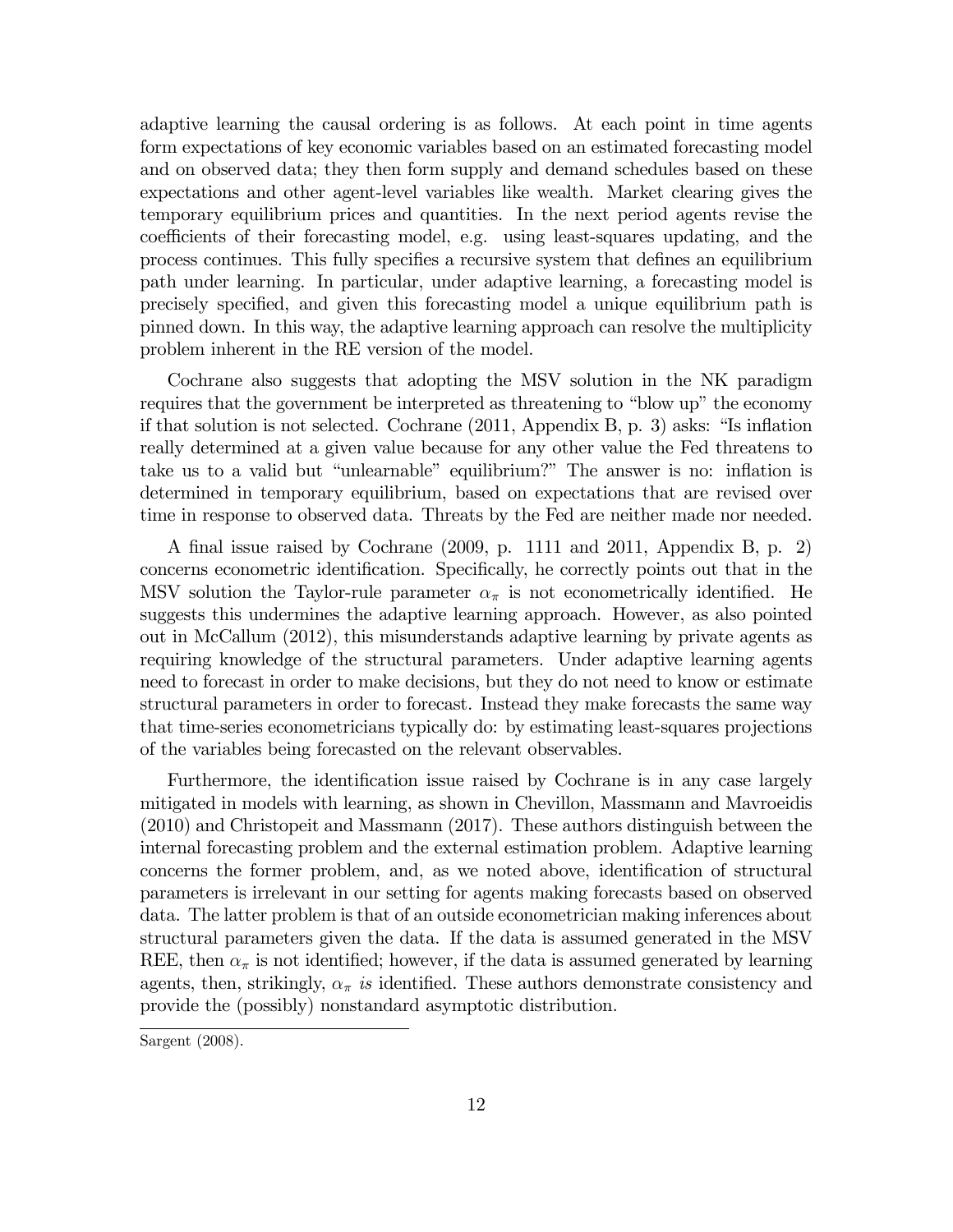### 3.2 A sticky-price NK model

We turn to stability under learning of the backward-stable REE in a discrete-time version of the standard NK model considered in Cochrane (2017). The model is

$$
y_t = E_t y_{t+1} - \sigma^{-1} (i_t - E_t \pi_{t+1}) \text{ and } \pi_t = \delta E_t \pi_{t+1} + \gamma y_t + u_t, \text{ or } (12)
$$
  

$$
x_t = FE_t x_{t+1} + G^1 u_t + G^2 i_t, \text{ where } x = (y, \pi)',
$$

with appropriate  $F, G<sup>1</sup>, G<sup>2</sup>$ , where it is straightforward to show that the eigenvalues of F satisfy  $\lambda_1 > 1 > \lambda_2 > 0$ . Here  $u_t$  is *iid*, zero mean. In Appendix B we show that the REE associated to a given deterministic interest-rate policy sequence  $\{i_t\}$  may be written as

$$
(y_t, \pi_t)' = \psi \cdot \left(\sum_{s \ge 0} \lambda_2^s i_{t-1-s}, E_t \sum_{s \ge 0} \lambda_1^{-s} i_{t+1+s}, i_t, u_t\right)' \equiv \psi \cdot w_t,
$$
 (13)

which is the discrete-time analog of the backward-stable solution of Cochrane (2017).

Under an interest-rate peg, i.e. if  $i_t = 0$  for all t, Theorem 1' implies that the REE  $(13)$  is not stable under learning.<sup>12</sup> A non-zero interest-rate path introduces a non-homogeneous component to the solution; and, to handle this, and to provide the greatest chance of stability under learning, we assume that agents observe  $w_t$  in time t and know  $\psi$ ; their only uncertainty involves the constant term. Thus agents use the PLM  $x_t = A + \psi w_t$ , from which it follows that the ALM is given by  $x_t = FA + \psi w_t$ . The T-map is thus  $T(A) = FA$  and the E-stability differential equation is  $A = (F - I)A$ . Because F has a real eigenvalue  $\lambda_1 > 1$ , the REE  $A = 0$ is not E-stable.



Figure 1: Forward instability of backward-stable solutions

<sup>&</sup>lt;sup>12</sup>This assumes our model  $(12)$  fully specifies the economy. The presence of active fiscal policy, and the associated debt dynamics, introduces predetermined variables that may alter determinacy and stability results. This is the subject of current research.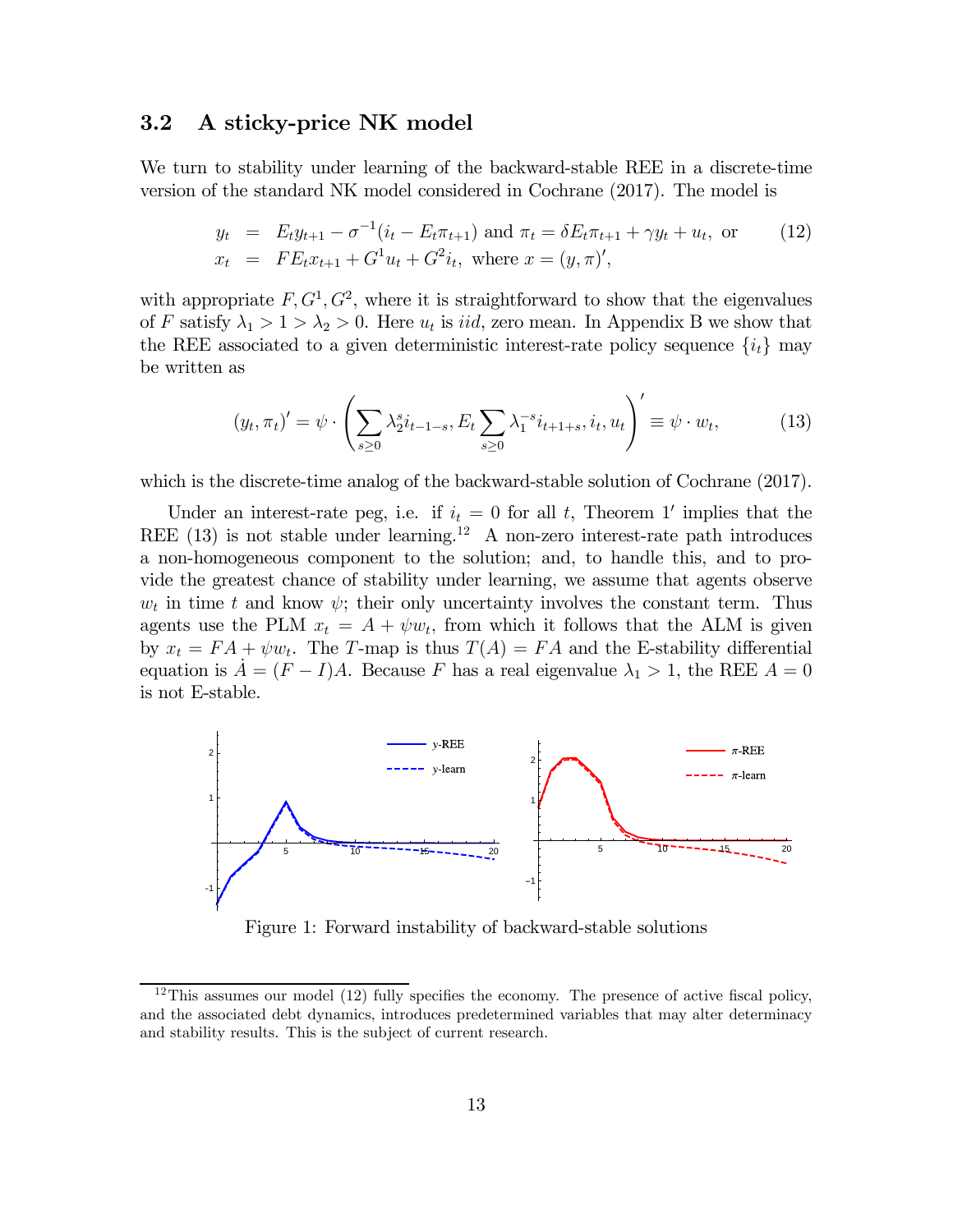We illustrate the instability using a real-time simulation. To estimate  $A$ , agents regress  $x_t - \psi w_t$  on a constant. A recursive form of this estimator can be written as

$$
A_t = A_{t-1} + \kappa_t (x_t - \psi w_t - A_{t-1}),
$$

where  $A_t$  is the estimate of A using data up to time t. Here  $\kappa_t$  is the "gain" sequence, which measures the responsiveness of the estimator to new data. Under "decreasing gain" learning with  $\kappa_t = t^{-1}$  this corresponds to the usual least-squares estimator, in which all data are given equal weight, whereas setting  $1 > \kappa_t = \kappa > 0$  discounts past data and is referred to as "constant-gain" learning.

We apply this learning algorithm to a central policy experiment studied in Cochrane (2017). Setting the shocks  $u_t$  to zero, we assume that, starting at time zero, the interest rises from zero to 2% for 5 periods, before returning to zero. Figure 1 provides both the REE and learning time paths using a gain of  $\kappa = 0.1$ . This simulation sets initial  $A = (-0.01, -0.01)$  very close to zero, forcefully illustrating the instability of this solution.

We note that Garcia Schmidt and Woodford (2015) take a different line to showing the practical irrelevance of the backward-stable solution. Their analysis uses a "reflective" approach, which is predicated on knowledge by agents of the economic structure and a reasoning process akin to the eductive analysis advocated in Guesnerie (1992). While we regard our analysis and theirs as complementary, we emphasize that our boundedly rational approach does not require that our agents have structural knowledge of the economy.

#### 3.3 Equilibrium selection in the OLG model

In this section, we develop a simple overlapping generations model with productivity shocks as the exogenous stochastic driver. There is a continuum of agents born at each time t indexed by  $\omega_t \in \Omega$ . Each agent lives two periods, works when young and consumes when old. The population is constant at unit mass. Each agent owns a production technology that is linear in labor and produces a common, perishable consumption good. The technology is subject to idiosyncratic productivity shocks. The agent can sell his produced good in a competitive market for a quantity of fiat currency, anticipating that he will be able to use this currency when old to purchase goods for consumption.

Let  $\omega_t \in \Omega$  be the index of a representative agent born in time t. This agent's problem is given by

$$
\max \hat{E}(\omega_t) \left( u(c_{t+1}(\omega_t)) - \nu(n_t(\omega_t)) \right) \tag{14}
$$

subject to  $z_t(\omega_t)n_t(\omega_t) = q_tM_t(\omega_t)$  and  $c_{t+1}(\omega_t) = q_{t+1}M_t(\omega_t)$ . Here,  $n_t(\omega_t)$  is the agent's labor supply when young,  $z_t(\omega_t)$  is a positive productivity shock, and  $z_t(\omega_t)n_t(\omega_t)$ is his output. Also,  $q_t$  is the time t goods price of money and  $c_{t+1}(\omega_t)$  is the agent's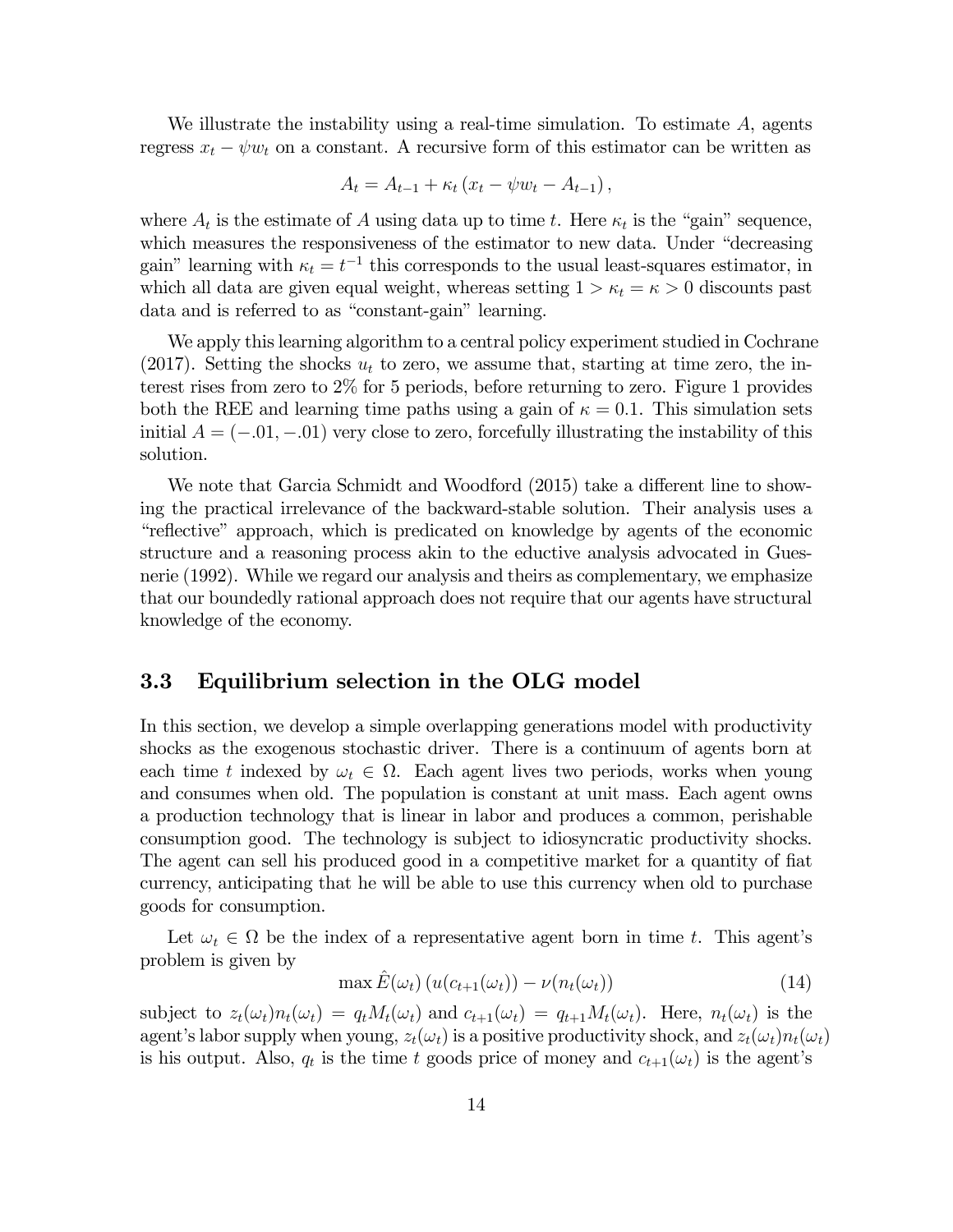planned consumption when old. The expectations operator  $E(\omega_t)$  ( $\cdot$ ) denotes the expectation of agent  $\omega_t$  at time t, taken with respect to his subjective beliefs conditional on the information available to him. This information includes  $n_t(\omega_t)$ ,  $M_t(\omega_t)$ ,  $z_t(\omega_t)$ and current and lagged values of  $q_t$ .

Assuming CRRA utility with risk aversion  $\sigma$ , and that  $\nu' = 1$ , we obtain agent  $\omega_t$ 's decision rules:

$$
n_t(\omega_t) = \left( \left( \frac{z_t(\omega_t)}{q_t} \right)^{1-\sigma} \hat{E}(\omega_t) \left( q_{t+1}^{1-\sigma} \right) \right)^{\frac{1}{\sigma}} \text{ and } M_t(\omega_t) = \left( \frac{z_t(\omega_t)}{q_t} \hat{E}(\omega_t) \left( q_{t+1}^{1-\sigma} \right) \right)^{\frac{1}{\sigma}}.
$$

We note that the quantity of money demanded by agent  $\omega_t$  at time t, depends on, among other things, the price at time  $t$ . Assuming a constant (unit) supply of money, the market-clearing condition  $\int_{\Omega} M_t(\omega_t) d\omega_t = 1$  yields

$$
q_t = \left( \int_{\Omega} \left( z_t(\omega_t) \hat{E}(\omega_t) \left( q_{t+1}^{1-\sigma} \right) \right)^{\frac{1}{\sigma}} d\omega_t \right)^{\sigma} . \tag{15}
$$

which characterizes the equilibrium price path.

To address the observability issue we assume that the productivity shocks  $z_t(\omega_t)$ have a common unobserved aggregate component  $z_t$ , which in log form is taken to be a stationary AR(1) process and white-noise idiosyncratic components that are independent across agents. Assuming that all agents have the same forecast of aggregates, Appendix C shows that to first order, equation (15) simplifies to

$$
\log q_t = (1 - \sigma)\hat{E}_t \log q_{t+1} + \log z_t.
$$

This reduces to our model (1) with  $y_t = \log q_t$  and  $v_t = \log z_t$ . This model is indeterminate and has both MSV and NF solutions as stationary equilibria when  $\sigma > 2$ . Theorem 2 shows that the MSV solution, but not the NF solution, is robustly stable under learning. When  $\sigma \in (0,2)$  the model is determinate. The MSV solution is stationary and robustly stable. The NF solutions diverge away from the steady state and converges either to infinity or zero almost surely. Whether the explosive path represents a genuine equilibrium depends on model details, but in any case the NF solution is not robustly stable.<sup>13</sup>

### 4 Conclusion

We use adaptive learning to address equilibrium selection, taking into account issues of observability. The key results in our set-up are that provided there is not positive

 $13$  In a related nonstochastic endowment economy Lucas (1986) showed that the path to autarky (corresponding here to  $q_t \to 0$ ) was not stable under a simple learning rule.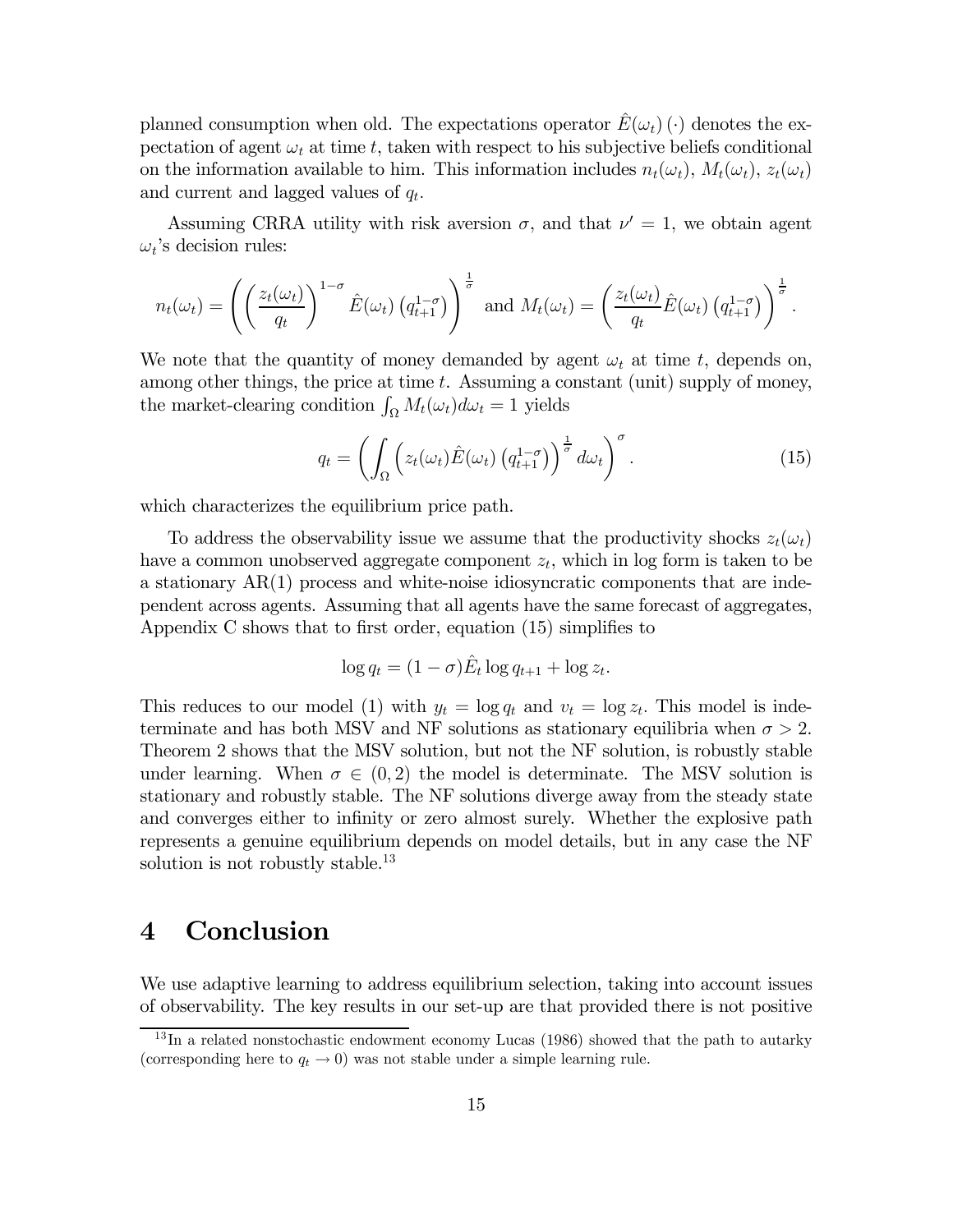expectational feedback that is too large, MSV solutions are robustly stable under learning, while nonfundamental solutions are not robustly stable under learning under any circumstances. In NK models these results indicate the desirability of the Taylor principle, and the dangers of an interest-rate peg, and that when the Taylor principle is followed, the standard solution to the NK model is the appropriate choice.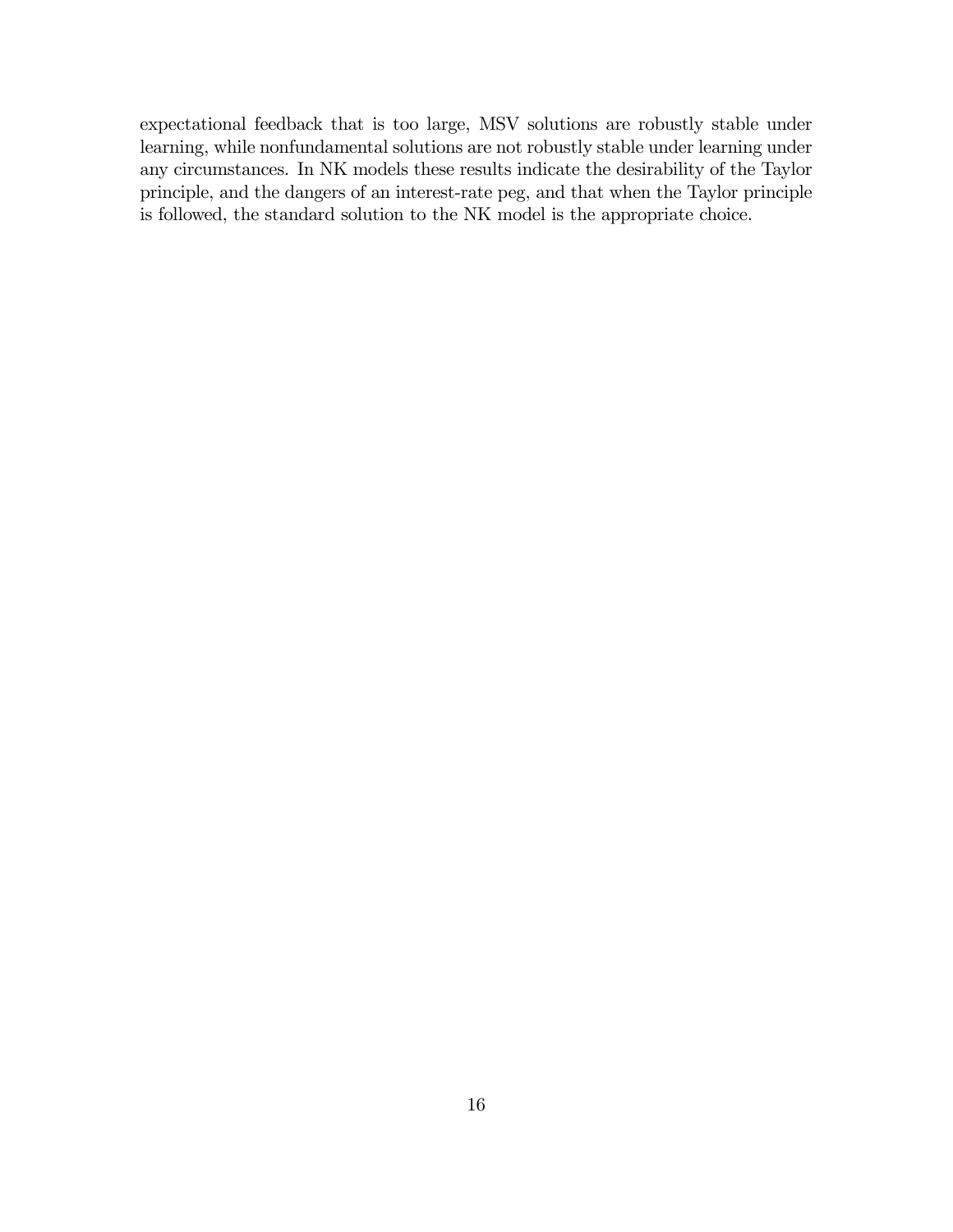### Appendix A: Proofs of Results

**Proof of Theorem 1'**. Part (i) follows from Proposition 10.3, p. 238 of Evans and Honkapohja (2001). To establish part (ii), note that the T-map takes the form

$$
T(a, \phi, b) = ((I - \beta \phi)^{-1}, 0, (I - \beta \phi)^{-1} (\gamma + \beta b \Gamma)),
$$

when  $\phi \neq \beta^{-1}$ . Under the E-stability dynamics we have in particular that  $\dot{\phi} = -\phi$ . If  $\phi(0) = (1 - \mu)\beta^{-1}$  for  $\mu > 0$  small, then the E-stability dynamics are well-defined and imply that  $\phi \to 0$ . It follows that  $\phi = \beta^{-1}$  is not locally E-stable.

**Proof of Lemma 1.** Recall that with  $\gamma(\phi_1) = (1 - \beta \phi_1)^{-1}$  the map  $T_1$  is given by  $a \to ((1 - \rho)\gamma(\phi_1)\beta)$  a and  $\phi_1 \to \rho$ , and the map  $T_2$  is given by  $a \to ((1 - \rho)\gamma(\phi_1)\beta)$  a,  $\phi_1 \to \rho + \beta \gamma (\phi_1) \phi_2$  and  $\phi_2 \to -(\gamma(\phi_1) \beta \rho \phi_2)$ . For  $N \geq 3$ , the map  $T_N$  is given by

$$
a \rightarrow ((1 - \rho)\gamma(\phi_1)\beta) a \tag{16}
$$

$$
\phi_1 \rightarrow \rho + \beta \gamma (\phi_1) \phi_2 \tag{17}
$$

$$
\phi_n \rightarrow \beta \gamma(\phi_1)(\phi_{n+1} - \rho \phi_n), \text{ for } n = 2, \dots, N-1 \tag{18}
$$

$$
\phi_N \rightarrow -(\beta \rho \gamma(\phi_1)) \phi_N. \tag{19}
$$

Direct computation shows that  $\psi_{N}^{MSV}$  is the unique fixed point of  $T_1$  and that  $\psi_{N}^{MSV}$  is a fixed point of  $T_N$  for  $N \geq 2$ . It is similarly straightforward to verify that  $\psi_{N}^{NF}$  is a fixed point of  $T_N$  for  $N \geq 2$ .

Now let  $\psi^* = (a^*, \phi^*)$  be any fixed point of  $T_N$  for  $N \geq 2$ , and assume  $\psi^* \neq \psi_N^{MSV}$ . Notice that if  $\phi_2^* = 0$  then  $\phi_1^* \neq 0$ . It follows that there is a smallest  $\tilde{n} \in \{1, \ldots, N\}$ so that  $\phi_{\tilde{n}}^* \neq 0$ . Further,  $\tilde{n} \geq 2$ : indeed  $\tilde{n} = 1$  implies  $\psi^* = \psi_N^{MSV}$ .

We claim that  $-\beta \rho \gamma(\phi_1^*) = 1$ . Indeed, if  $\tilde{n} = N$  the we are done by (19). If  $\tilde{n} < N$ then, since  $\tilde{n} \ge 2$  and since  $\phi^*_{\tilde{n}+1} = 0$ , the claim follows by (18). We conclude that  $\phi_1^* = \beta^{-1} + \rho$ . Then by (17),  $\phi_2^* = (\beta \gamma(\phi_1^*))^{-1} (\phi_1^* - \rho) = -\rho/\beta$ . Finally, if  $N \ge 3$  we may recursively compute, for  $n \geq 3$ , that  $\phi_n^* = ((\beta \gamma(\phi_1^*))^{-1} + \rho) \phi_{n-1}^* = 0$ . It follows that  $\psi^* = \psi_N^{NF}$ , completing the proof.

Proof of Theorem 2. We need to assess E-stability of the MSV and NF solutions for each N using (8) by obtaining the derivative matrix of  $T_N$  evaluated at  $\psi_N^{MSV}$ and at  $\psi_N^{NF}$ . Let  $T_N^a$  denote the map (16) and  $T_N^{\phi}$  denote the map given by (17)-(19). Because the T-map decouples, E-stability can be analyzed by focusing on  $\frac{\partial}{\partial a}T_N^a$  and  $\frac{\partial}{\partial \phi}T_N^{\phi}$ , separately.

We first consider  $\psi_N^{MSV}$ . Evaluated at this fixed point, we have  $\partial T_N^a/\partial a =$  $(1 - \beta \rho)^{-1} (1 - \rho) \beta$ . Also,  $\partial T_1^{\phi}/\partial \phi_1 = 0$  and, for  $N \ge 2$ ,

$$
\left(\frac{\partial}{\partial \phi'} T_N^{\phi}\right)_{ij} = \begin{cases}\n(\beta \rho - 1)^{-1} \beta \rho & \text{if } i = j > 1 \\
(1 - \beta \rho)^{-1} \beta & \text{if } i = j - 1, \\
0 & \text{else}\n\end{cases}
$$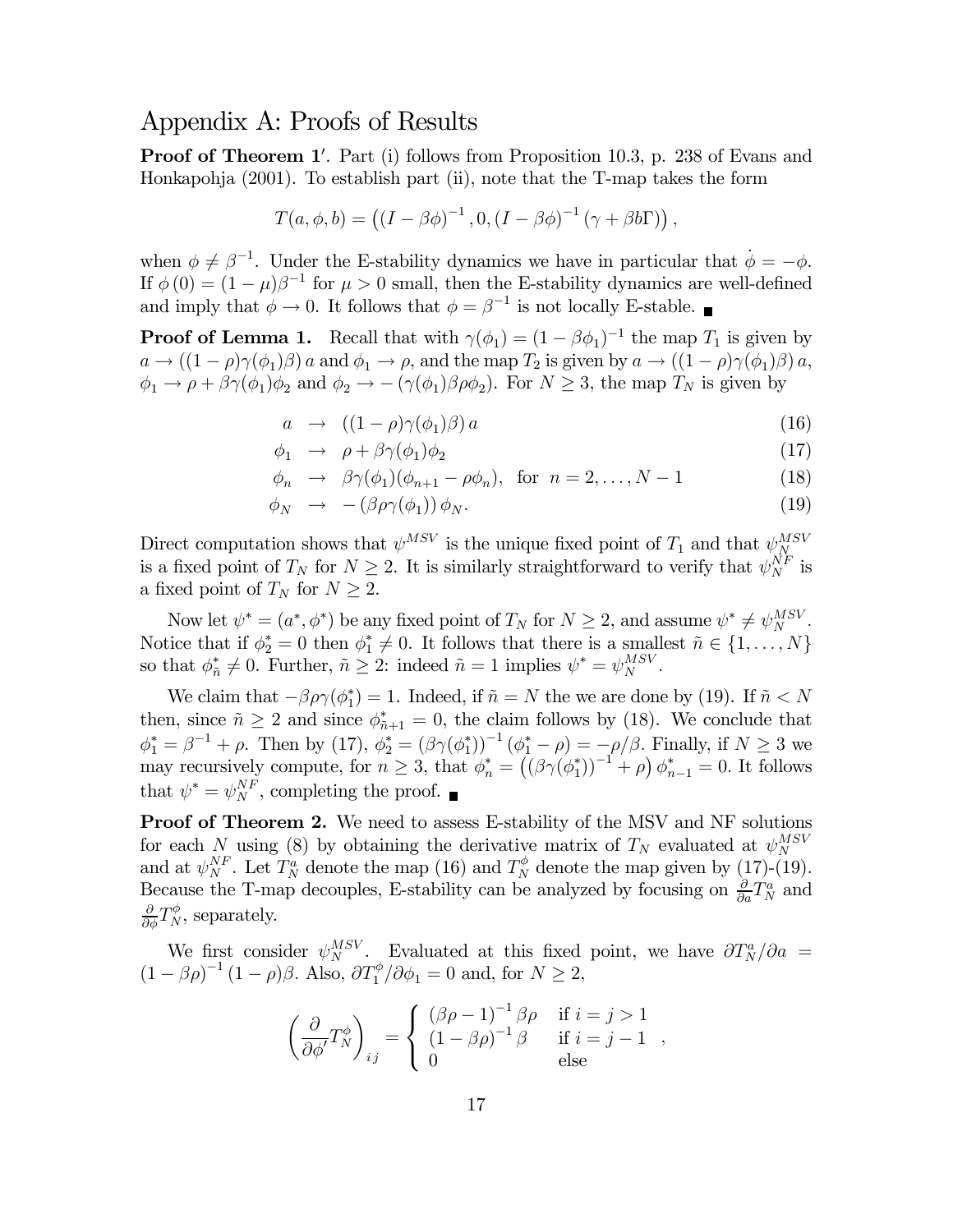which yields eigenvalues of 0 and  $(\beta \rho - 1)^{-1} \beta \rho$ . For E-stability we need  $(\beta \rho - 1)^{-1} \beta \rho$ 1 and  $(1 - \beta \rho)^{-1} (1 - \rho) \beta < 1$ . Since  $0 < \rho < 1$  it is straightforward to verify that E-stability holds if and only if  $\beta < 1$ . This completes the proof of Part 1.

Turning to  $\psi_N^{NF}$ , we have  $\partial T_N^a/\partial a = -\rho^{-1}(1-\rho)$ , which satisfies  $\partial T_N^a/\partial a < 1$ since  $0 < \rho < 1$ . We next compute

$$
\left(\frac{\partial}{\partial \phi'} T_N^{\phi} - I_N\right)_{ij} = \begin{cases}\n-(\beta \rho)^{-1} - 1 & \text{if } i = j = 1 \\
\beta^{-1} & \text{if } i = j + 1 = 2 \\
-\rho^{-1} & \text{if } i = j - 1 \\
0 & \text{else}\n\end{cases}
$$
\n(20)

where  $I_N$  is the  $N \times N$  identity matrix. The eigenvalues of (20) are  $-1$  and  $-(\beta \rho)^{-1}$ , plus a zero eigenvalue with multiplicity  $N-2$ . E-stability requires that they be less than or equal to zero. It follows that if  $\beta < 0$  then  $\psi_N^{NF}$  is not E-stable for any  $N \ge 2$ , and again the result follows. We thus now assume that  $\beta > 0$ .

Returning to the case  $N = 2$ , we conclude that with  $\beta > 0$  the fixed point  $\psi_2^{NF}$ is E-stable. If instead  $N > 2$  then the presence of zero eigenvalues implies that the dynamic system (8) is non-hyperbolic at the fixed point  $\psi_N^{NF}$ , and higher-order stability analysis is required.

To assess the stability  $\psi_N^{NF}$  for  $N \geq 3$ , we first study the case  $N = 3$ ; the remaining cases will be addressed by induction. For notional simplicity, let  $\phi^*$  be the lag coefficients  $\psi_3^{NF}$ . We begin by changing coordinates:  $\varphi = \phi - \phi^*$ . Define  $F: \mathbb{R}^3 \to \mathbb{R}^3$  by  $F(\varphi) = T_3^{\phi}(\varphi + \phi^*) - (\varphi + \phi^*)$ . Because F is obtained from  $T_3^{\phi} - I_3$  by an affine transform, the stability of  $\phi^*$  as a fixed point of the system  $d\phi/d\tau = T_3^{\phi}(\phi) - \phi$ is equivalent to the stability of the origin as a fixed point of  $d\varphi/d\tau = F(\varphi)$ . Thus we study the latter system.

By Taylor's theorem, we may write  $F(\varphi) = DF(0)\varphi + \hat{H}(\varphi)$ , where  $\hat{H}(\varphi) \equiv F(\varphi) DF(0)\varphi$  is zero to first order. Diagonalize the derivative of F as  $DF(0) = S\Lambda S^{-1}$ , where  $\Lambda = -1 \oplus -(\beta \rho)^{-1} \oplus 0$ . Change coordinates:  $\zeta = S^{-1} \varphi$ . It follows that

$$
d\zeta/d\tau = S^{-1}F(\varphi) = S^{-1}DF(0)\varphi + S^{-1}\hat{H}(\varphi) = \Lambda\zeta + S^{-1}\hat{H}(S\zeta), \text{ or}
$$
  

$$
d\zeta/d\tau = \Lambda\zeta + H(\zeta),
$$
 (21)

where the last equality defines notation. The stability of the origin as a fixed point of  $d\varphi/d\tau = F(\varphi)$  is equivalent to the stability of the origin as a fixed point of (21).

The system (21) has two stable eigenvalues and one zero eigenvalue. By the centermanifold theorem the origin in  $\mathbb{R}^3$  is a Lyapunov-stable steady state of (21) if and only if the origin in  $\mathbb R$  is an Lyapunov-stable steady state of

$$
d\zeta_3/d\tau = H^3(h_1(\zeta_3), h_2(\zeta_3), \zeta_3), \qquad (22)
$$

where a superscript indicates the coordinate in the range, i.e.  $H = (H^1, H^2, H^3)'$ , and where functions  $h_i$  are zero to first order:  $h_i(0) = h'_i(0) = 0$  for  $i = 1, 2$ .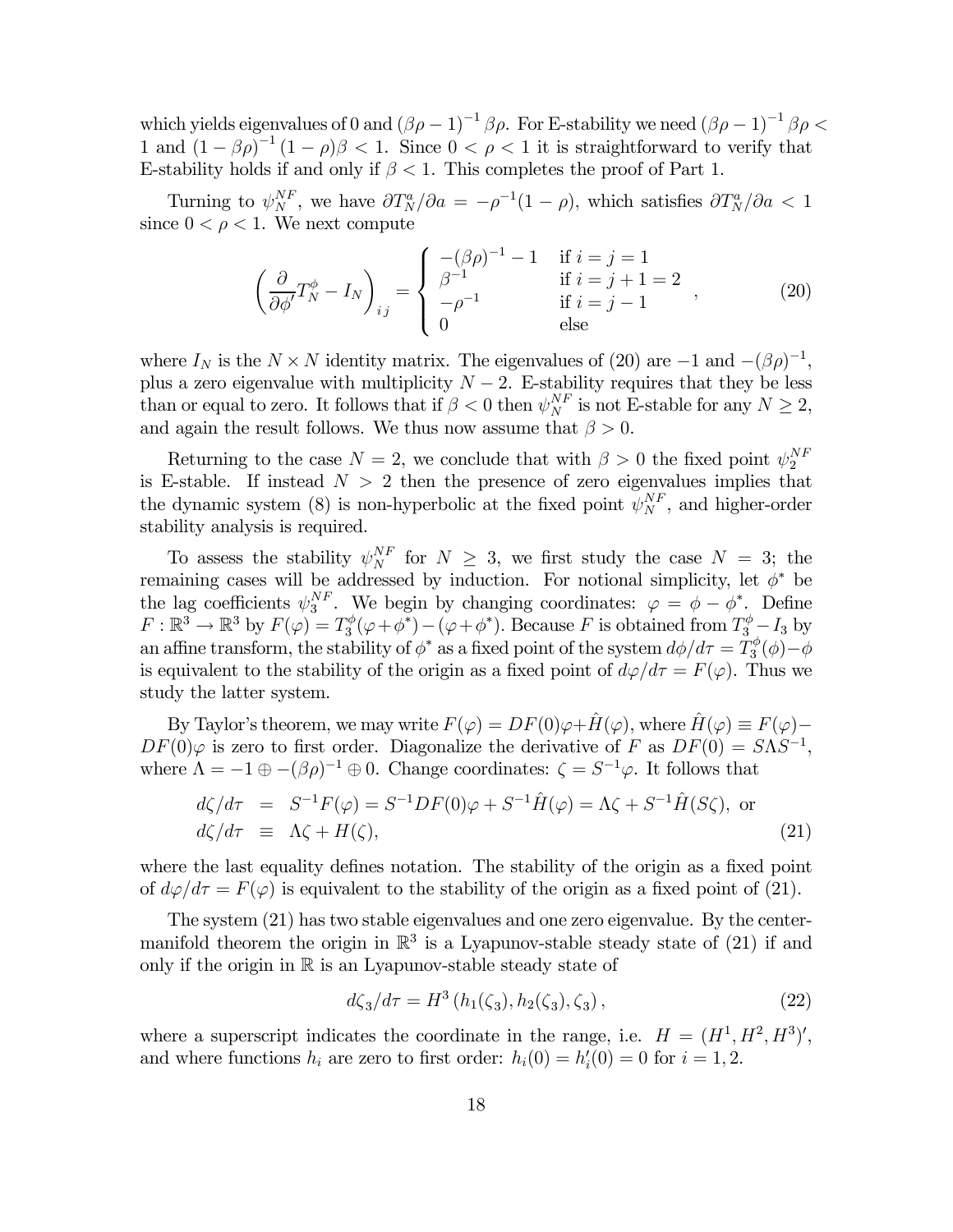We are required now to determine the explicit form of  $H^3$ . Since the last row of  $S^{-1}$ is  $(0,0,1)$ , we have that  $d\zeta_3/d\tau = F^3(\varphi) = F^3(S\zeta)$ . Since the last row of  $\Lambda$  is  $(0,0,0)$ , by equation (21) we have that  $d\zeta^3/d\tau = H^3(\zeta)$ . It follows that  $H^3(\zeta) = F^3(S\zeta)$ . We compute the third coordinate of  $F$  as

$$
F^{3}(\varphi) = = -(1 - \beta(\varphi_{1} + \phi_{1}^{*}))^{-1} \beta \rho \varphi_{3} - \varphi_{3} = -(\varphi_{1} + \rho)^{-1} \varphi_{1} \varphi_{3},
$$

where the second equality uses  $\phi_1^* = \beta^{-1} + \rho$ . Continuing, we compute

$$
H^{3}(\zeta) = (\beta(\zeta_{3} - \rho \zeta_{1}) - \zeta_{2} + \rho^{2})^{-1} \zeta_{3}(\zeta_{2} - \beta(\zeta_{3} - \rho \zeta_{1})). \tag{23}
$$

We conclude that

$$
d\zeta_3/d\tau = (\beta(\zeta_3 - \rho h_1(\zeta_3)) - h_2(\zeta_3) + \rho^2)^{-1} \zeta_3(h_2(\zeta_3) - \beta(\zeta_3 - \rho h_1(\zeta_3))) \equiv G(\zeta_3),
$$

where the second equality defines notation.

Writing 
$$
G(\zeta_3) = H^3(h_1(\zeta_3), h_2(\zeta_3), \zeta_3)
$$
 we have  $G' = H_1^3 h'_1 + H_2^3 h'_2 + H_3^3$  and  
\n
$$
G'' = (H_{11}^3 h'_1 + H_{12}^3 h'_2 + H_{13}^3) h'_1 + H_1^3 h''_1 + (H_{21}^3 h'_1 + H_{22}^3 h'_2 + H_{23}^3) h'_1 + H_2^3 h''_2
$$
\n
$$
+ H_{31}^3 h'_1 + H_{32}^3 h'_2 + H_{33}^3,
$$

where the arguments have been suppressed to ease notation, and, for example,  $H_{ij}^3 =$  $\partial^2 H^3/\partial \zeta_i \partial \zeta_j$ . Using (23) it is immediate the  $H_i^3 = 0$  for  $i = 1, 2, 3$ . Since  $h_i = h'_i = 0$ for  $i = 1, 2$ , it follows, then, that  $G' = 0$  and  $G'' = H_{33}^3$ . Again using (23), we compute directly that  $G'' = -2\rho^{-2}\beta$ .

The above computations allow us to use Taylor's theorem to write  $d\zeta_3/d\tau =$  $-\rho^{-2}\beta\zeta_3^2+\mathcal{O}(|\zeta_3|^3)$ . It follows that the origin is not a Lyapunov stable fixed point of (22): there exists  $\varepsilon, \delta > 0$  so that if the system (22) is initialized in the interval  $(-\delta, 0)$  the corresponding trajectory will exit the interval  $(-\varepsilon, \varepsilon)$  in finite time. We conclude that  $\psi_3^{NF}$  is not a Lyapunov-stable fixed point of (8).

Having showing instability for  $N = 3$ , we now proceed by induction. Some more notation is needed. Denote by  $\Delta$  the metric on  $\mathbb{R}^n$  induced by the max-norm:  $||x|| =$  $\max |x_i|$ . Next, recalling the observation above that we may ignore the constant term in the PLM, we denote by  $\phi(N) \in \mathbb{R}^N$  a beliefs parameter corresponding to a PLM with no constant term and N lags, and let  $\phi^*(N)$  be the lag coefficients of the fixed point  $\psi_N^{NF}$ . Let  $B_N(\varepsilon)$  be the  $\varepsilon$ -ball with respect to the metric  $\Delta$ , centered at  $\phi^*(N)$ . Finally, let  $\phi^t(N)$  be the beliefs time-path implied by  $d\phi(N)/d\tau = T_N^{\phi}(\phi(N)) - \phi(N)$ , corresponding to the initial condition  $\phi^0(N)$ .

Assume instability for the  $N-1$  dimensional system. Let  $\varepsilon > 0$  be such that for all  $0 < \delta < \varepsilon$ , there exists a point  $\phi^0(N-1) \in B_{N-1}(\delta)$  such that  $\phi^t(N-1)$ eventually exits  $B_{N-1}(\varepsilon)$ . Now let  $\phi^0(N) = ((\phi^0(N-1)), 0) \in B_N(\delta)$ . It suffices to show that  $\phi^t(N)$  eventually exits  $B_N(\varepsilon)$ . By looking back at the definition of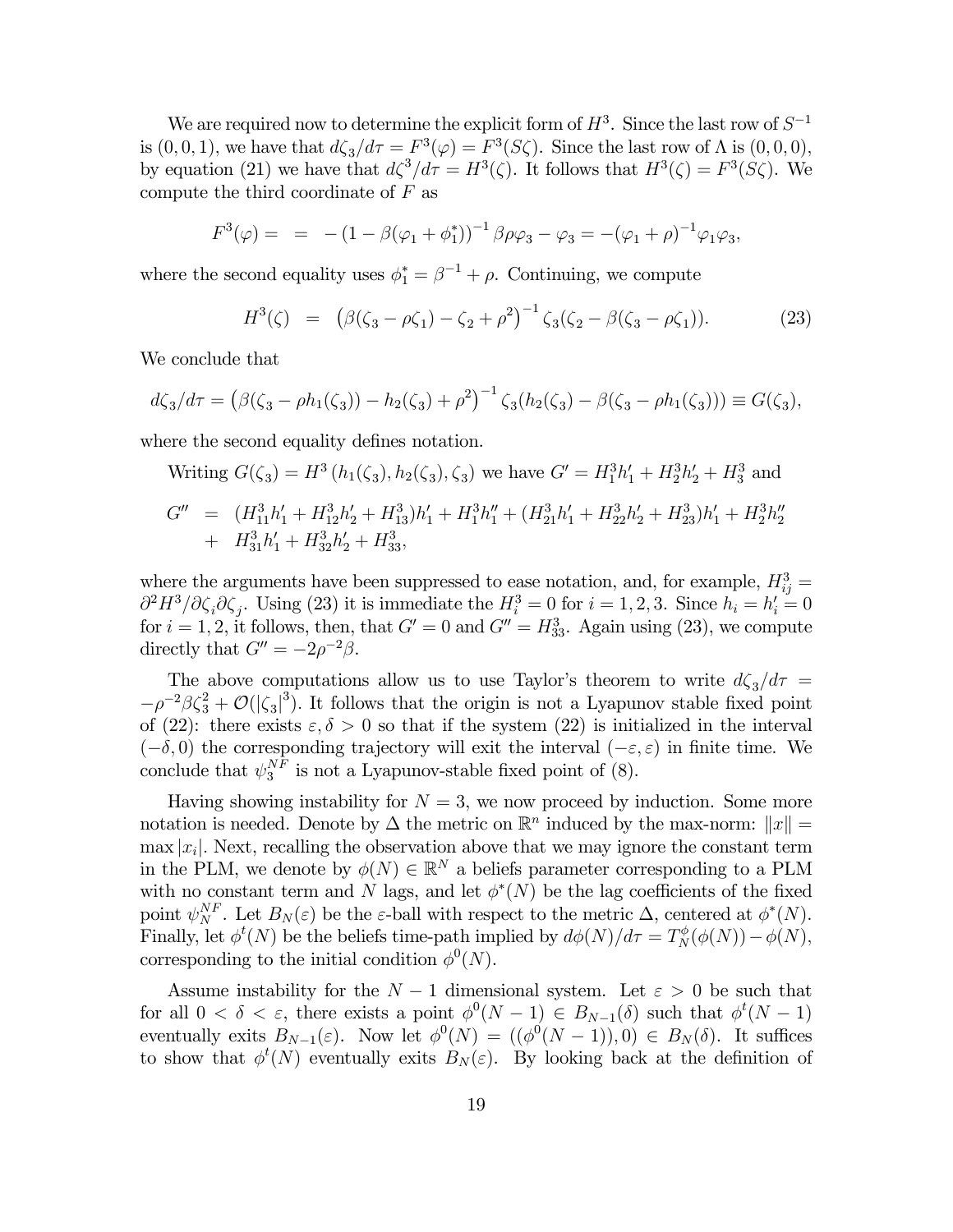the T-map, notice that  $d\phi_N(N)/d\tau = (-\beta \rho \gamma(\phi_1(N)) - 1) \phi_N(N)$ . Since the initial condition has  $\phi_N^0(N) = 0$ , this differential equation implies that  $\phi_N^t(N) = 0$  for all t. Now consider again the T-map, this time focusing on the implied dynamics of  $\phi_{N-1}$ :

$$
d\phi_{N-1}(N)/d\tau = \beta \gamma(\phi_1(N))(\phi_N(N) - \rho \phi_{N-1}(N)) - \phi_{N-1}(N)
$$
  
=  $(-\beta \rho \gamma(\phi_1(N)) - 1) \phi_{N-1}(N);$ 

the second equality obtains from the fact that  $\phi_N^t(N) = 0$ . But this is precisely the differential equation determining the path  $\phi_{N-1}^t(N-1)$ . From the recursive construction of the T-map, (17)-(18), it further follows that, for  $n < N - 1$ , the differential equation determining the path of  $\phi_n^t(N-1)$  is functionally identical to the differential equation governing the dynamics of  $\phi_n^t(N)$ . We conclude that if  $\phi^0(N)$  =  $(\phi^0(N-1),0)$  then for  $n \leq N-1$ ,  $\phi_n^t(N) = \phi_n^t(N-1)$ . By the induction hypothesis, there exists a T and an  $n \in \{1, ..., N-1\}$  so that  $|\phi_n^T(N-1)| > \varepsilon$ ; since  $\phi_n^T(N) =$  $\phi_n^T(N-1)$ , the proof is complete.

### Appendix B: Sticky-price NK Model

Recall that we write the model as  $Hx_t = FE_tx_{t+1} + G^1u_t + G^2i_t$ , where  $x = (y, \pi)'.$ Factor as follows:  $F^{-1}H = S(\lambda_1 \oplus \lambda_2)S^{-1}$ , where generically  $\lambda_1 > 1 > \lambda_2 > 0$ . Changing coordinates to  $z = S^{-1}x$  gives

$$
z_{1t} = \theta_1 u_t + \theta_2 i_t + \theta_2 E_t \mathcal{I}_{t+1}^F
$$
 and  $z_{2t} = C \lambda_2^t + \phi_1 \mathcal{U}_{t-1}^P + \phi_2 \mathcal{I}_{t-1}^P + \mathcal{F}_t^P$ .

Here  $\xi_t$  is an mds capturing the forecast errors associated with  $z_t$ , and the remaining terms are defined as follows:

$$
\mathcal{I}_t^F = \sum_{s\geq 0} \lambda_1^{-s} i_{t+s}, \mathcal{I}_t^P = \sum_{s\geq 0} \lambda_2^{s} i_{t-s}, \ \mathcal{U}_t^P = \sum_{s\geq 0} \lambda_2^{s} u_{t-s}, \ \mathcal{F}_t^P = \sum_{s\geq 0} \lambda_2^{s} \xi_{t-s}
$$

$$
\phi_1 = \left(-S^{-1}F^{-1}G^1\right)_2, \ \phi_2 = \left(-S^{-1}F^{-1}G^2\right)_2, \ \theta_1 = \left(S^{-1}H^{-1}G^1\right)_1, \ \theta_2 = \left(S^{-1}H^{-1}G^2\right)_1.
$$
Letting  $\xi_t = -\frac{\phi_1}{\lambda_2} u_t$  yields  $\phi_1 \mathcal{U}_{t-1}^P + \mathcal{F}_t^P = -\frac{\phi_1}{\lambda_2} u_t$ . Finally, letting

$$
\psi=S\cdot\begin{pmatrix}1&\phi_2&0&0&-\frac{\phi_1}{\lambda_2}\\0&0&\theta_2&\theta_2&\theta_1\end{pmatrix}
$$

the REE associated to a given policy  $\{i_t\}$  and shock path  $\{u_t\}$  may be written

$$
(y_t, \pi_t)' = \psi \cdot (T_{t-1}^P, E_t T_{t+1}^F, i_t, u_t)' \equiv \psi \cdot w_t,
$$

where here we have set  $C = 0$ . This equation corresponds to (13).

### Appendix C: The OLG Model

Agent  $\omega_t$ 's productivity shock includes both an idiosyncratic and an aggregate component, i.e.

$$
\log(z_t(\omega_t)) = \log(z_t) + \log(\zeta_t(\omega_t)) \text{ and } \log(z_t) = \rho \log(z_{t-1}) + \varepsilon_t,
$$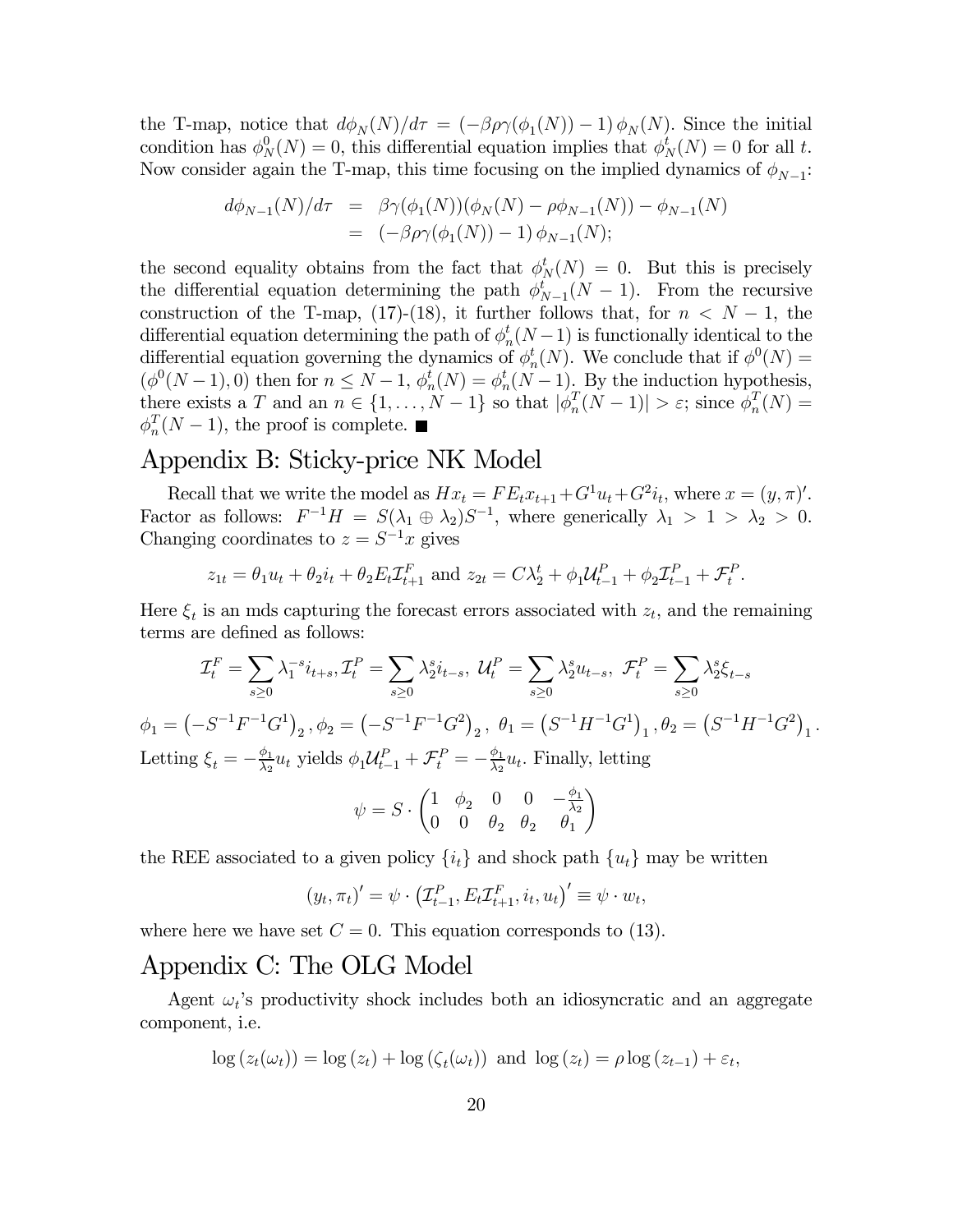where the log  $(\zeta_t(\omega_t))$  are *iid* mean zero and independent across agents,  $\varepsilon_t$  is *iid* zero mean with small support and  $log(\zeta_t(\omega_t))$  and  $\varepsilon_t$  are independent processes. The market-clearing condition  $\int_{\Omega} M_t(\omega_t) d\omega_t = 1$  yields

$$
q_t = z_t \left( \int_{\Omega} \left( \zeta_t(\omega_t) \hat{E}(\omega_t) \left( q_{t+1}^{1-\sigma} \right) \right)^{\frac{1}{\sigma}} d\omega_t \right)^{\sigma} . \tag{24}
$$

Equation (24) characterizes the equilibrium price path. Clearly  $z_t(\omega_t)$  can be useful for forecasting  $q_{t+1}$  only through its correlation with  $z_t$ . Furthermore if the variance of the idiosyncratic shock is large relative the variance of the aggregate shock then the information content of  $z_t(\omega_t)$  for forecasting  $z_{t+1}$  is small.

An REE is characterized by  $q_t = \vartheta z_t E_t q_{t+1}^{1-\sigma}$ , where  $\vartheta^{\frac{1}{\sigma}} = \int_{\Omega} \zeta_t (\omega_t)^{\frac{1}{\sigma}} d\omega_t$ . However, it is neither natural nor necessary to assume agents observe  $z_t$  when making rational forecasts. The required information under RE is encoded in the current price level  $q_t$ . Thus under RE agent  $\omega_t$  has no reason to condition his forecast on  $z_t(\omega_t)$ . We assume this behavior extends outside of RE as well.

Assuming all agents hold the same forecast of (functions of) aggregates, i.e.  $E(\omega_t) f(q_{t+1}) = E_t f(q_{t+1})$  for all  $\omega_t$  and well-behaved functions f, the unique, monetary, non-stochastic steady state is given by  $q_t = 1$ . Provided that the expectations operators of agents are reasonably well-behaved (e.g. are linear, respect first-order approximations, fix constants, etc.), we may linearize (24) around this steady state, and simplify to obtain  $\log q_t = (1 - \sigma) \hat{E}_t \log q_{t+1} + \log z_t$ , since, by independence,  $\int_{\Omega} \log z_t(\omega_t) d\omega_t = \log z_t.$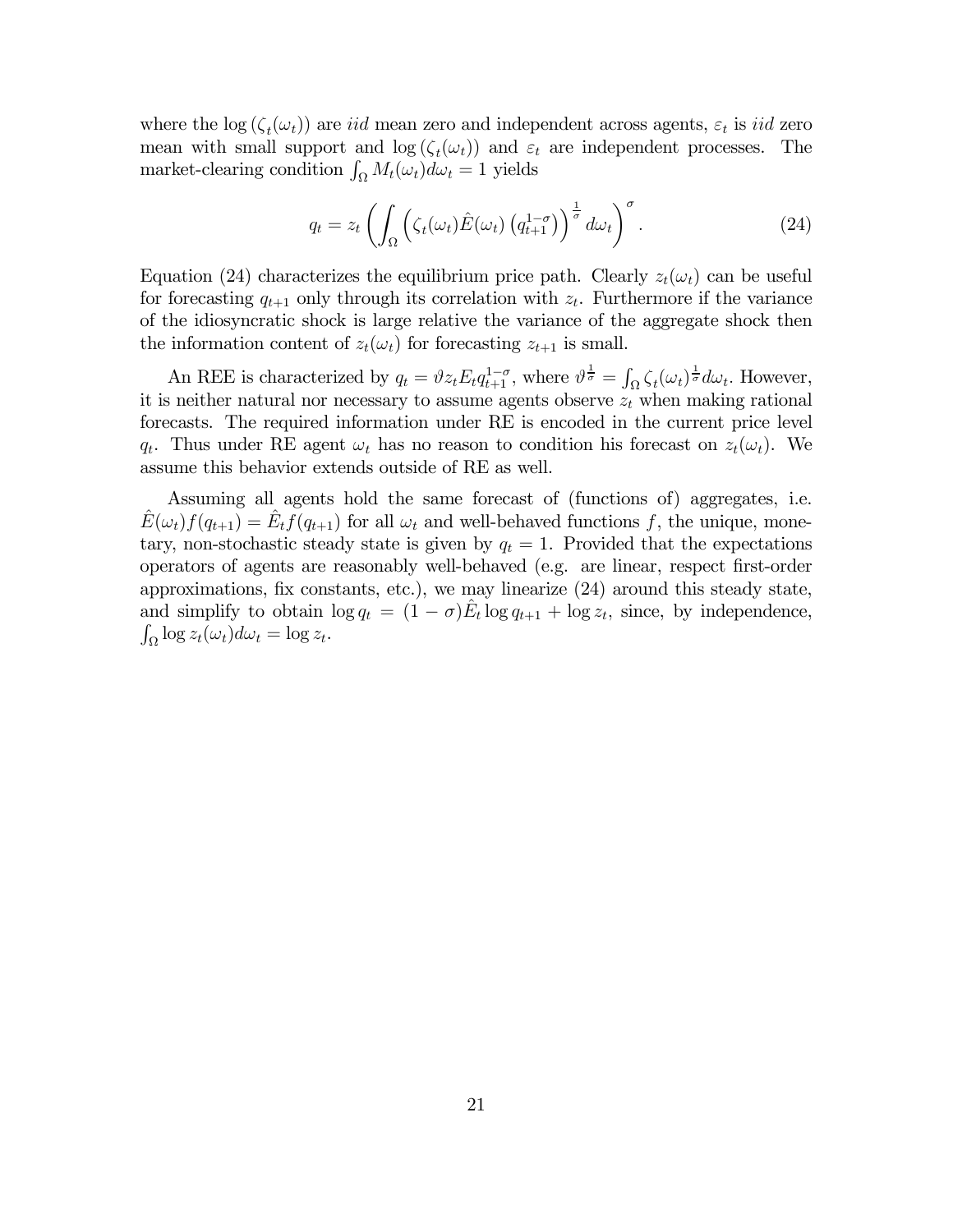## References

- [1] Adam, K. and Marcet, A. (2011), Internal rationality, imperfect market knowledge and asset prices. Journal of Economic Theory 146, 1224-1252.
- [2] Bullard, J. and Mitra, K. (2002), Learning about monetary policy rules. Journal of Monetary Economics 49, 1105-1129.
- [3] Chevillon, G., Massmann M. and Mavroeidis S. (2010), Inference in models with adaptive learning. Journal of Monetary Economics 57, 341-351.
- [4] Christopeit, N. and Massmann, M. (2017), Estimating structural parameters in regression models with adaptive learning. Econometric Theory, forthcoming.
- [5] Cochrane, J. (2009), Can learnability save new-Keynesian models? Journal of Monetary Economics 56, 1109-1113.
- [6] Cochrane, J. (2011), Determinacy and identification with Taylor rules. Journal of Political Economy 119, 565-615.
- [7] Cochrane, J. (2017), The new-Keynesian liquidity trap. Journal of Monetary Economics, forthcoming.
- [8] Evans, G. (1989), The fragility of sunspots and bubbles. Journal of Monetary Economics 23, 297-317.
- [9] Evans, G. and Honkapohja, S. (2001), Learning and Expectations in Macroeconomics. Princeton University Press, Princeton.
- [10] Evans, G. and Honkapohja, S. (2006), Monetary policy, expectations and commitment. Scandinavian Journal of Economics 108, 15-38.
- [11] Evans, G. and McGough, B. (2005a), Indeterminacy and the stability puzzle in nonconvex economies. Contributions to Macroeconomics 5, Issue 1, Article 8.
- [12] Evans, G. and McGough, B. (2005b), Stable sunspot solutions in models with predetermined variables. Journal of Economic Dynamics and Control 29, 601- 625.
- [13] Evans, G. and McGough, B. (2011), Representations and sunspot stability. Macroeconomic Dynamics 15, 80-92.
- [14] Evans, G. and McGough, B. (2017), Learning to optimize. Mimeo.
- [15] Garcia-Schmidt, M. and Woodford, M. (2015), Are Low Interest Rates Deflationary? A Paradox of Perfect-Foresight Analysis. NBER Working Paper No. 21614